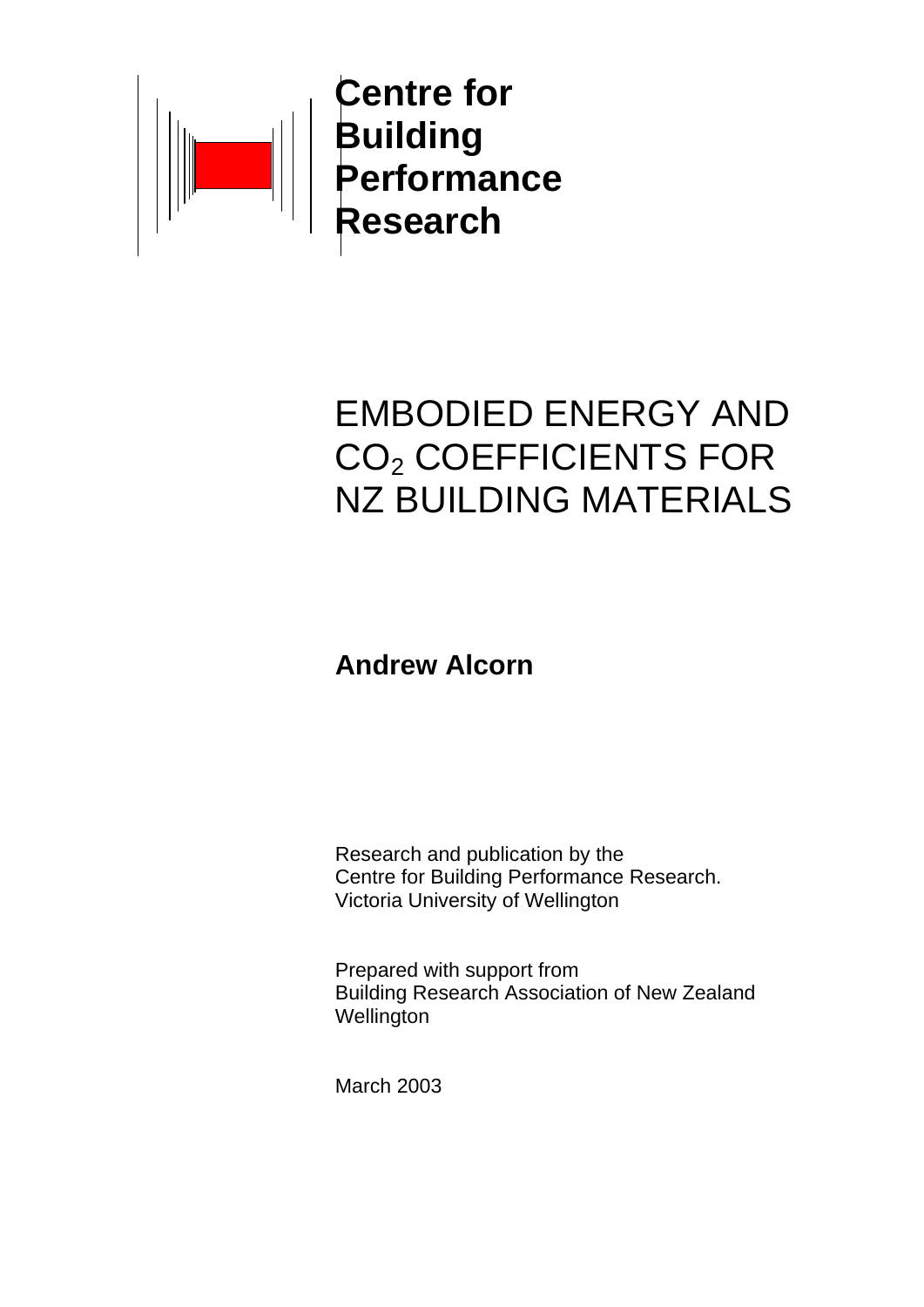ISSN 1172-563X ISBN 0-475-11099-4

Report Series Centre for Building Performance Research Report

Alcorn, Andrew

Embodied Energy and CO2 Coefficients for New Zealand Building Materials

Centre for Building Performance Research, Victoria University of Wellington, P.O. Box 600, Wellington, New Zealand.

Phone + 64 4 802 6200 Facsimile + 64 4 802 6204 E-mail cbpr@vuw.ac.nz

The Document Register is provided at the rear.

Word processor reference: reference info EE & CO2 report.wpd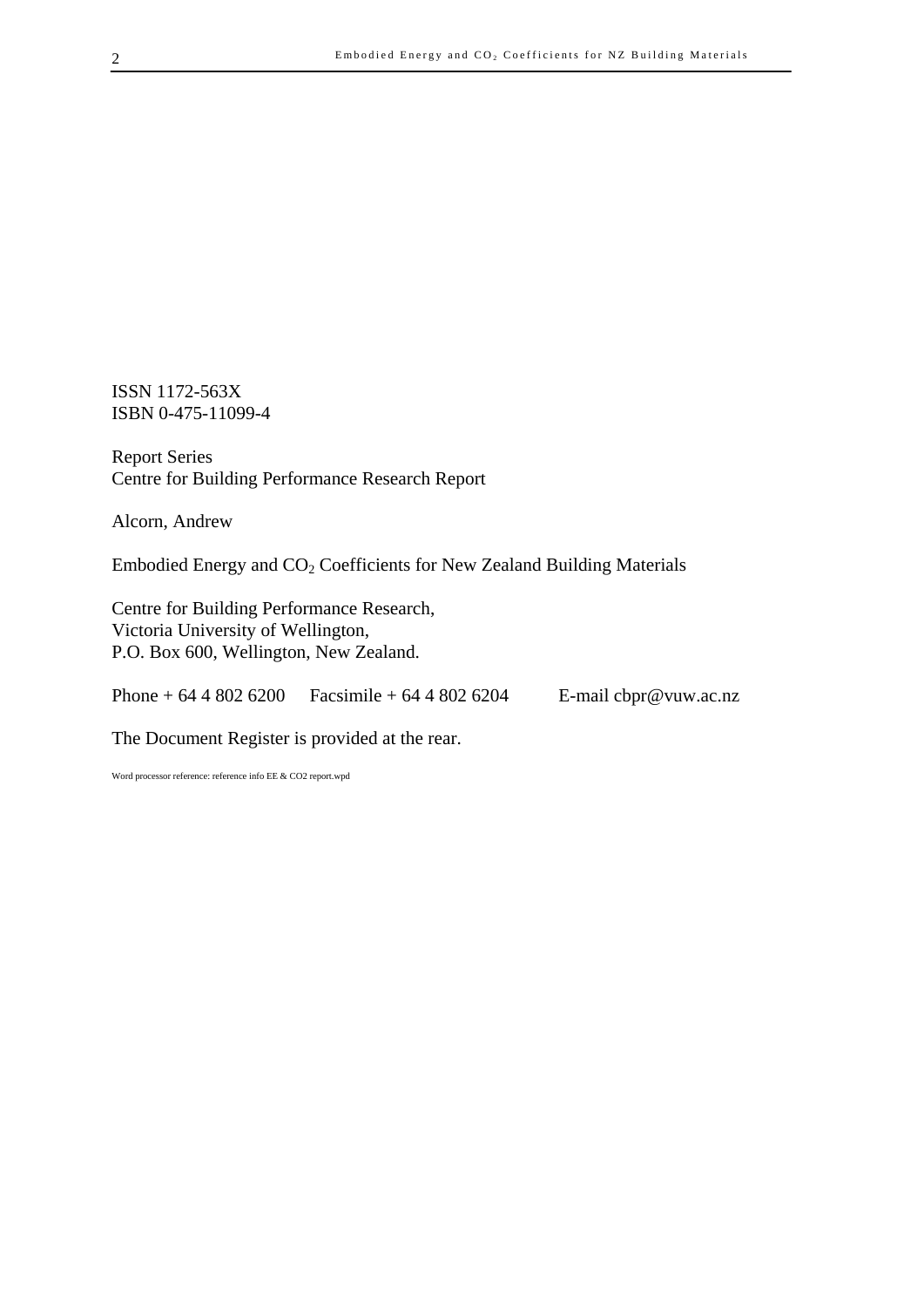## **TABLE OF CONTENTS Page**

| $\mathbf{1}$   | <b>INTRODUCTION</b>              |                                                         | 5  |
|----------------|----------------------------------|---------------------------------------------------------|----|
|                | 1.1                              | Readership                                              | 5  |
|                | 1.2                              | Acknowledgements                                        | 5  |
|                | 1.3                              | Introduction                                            | 5  |
| $\overline{2}$ | METHODOLOGY                      |                                                         | 6  |
|                | 2.1                              | Analysis Conventions                                    | 6  |
|                | 2.1.1                            | <b>Convention Changes - Feedstock Energy</b>            | 6  |
|                | 2.1.2                            | <b>Conventions Used</b><br>$\tau$                       |    |
|                | 2.2                              | <b>Energy Input-Output Factor</b>                       | 8  |
|                | 2.2.1                            | Table of Energy Input-Output Factors                    | 9  |
|                | 2.3                              | Imported Energy and Imported CO <sub>2</sub>            | 9  |
|                | 2.4                              | <b>Transport Energy</b>                                 | 9  |
|                | 2.4.1                            | Table of Transport Energy Intensities by Mode           | 9  |
|                | 2.5                              | Cement                                                  | 10 |
|                | 2.6                              | Timber $CO2$ Absorption                                 | 10 |
|                | 2.7                              | Spreadsheet                                             | 11 |
| 3              | CO <sub>2</sub> EMISSION FACTORS |                                                         | 12 |
|                | 3.1                              | <b>Industry Emission Factors</b>                        | 12 |
|                | 3.1.1                            | Table of Selected Industry Emission Factors             | 12 |
|                | 3.2                              | Derivation of CO <sub>2</sub> Emission Factors          | 12 |
|                | 3.2.1                            | Coal                                                    | 13 |
|                | 3.2.2                            | Gas                                                     | 13 |
|                | 3.2.3                            | Geothermal                                              | 13 |
|                | 3.2.4                            | Electricity                                             | 14 |
|                | 3.2.4.1                          | Coal                                                    | 14 |
|                | 3.2.4.2                          | Gas                                                     | 14 |
|                | 3.2.4.3                          | Geothermal                                              | 14 |
|                | 3.2.4.4                          | <b>Electricity Emission Factor</b>                      | 14 |
|                | 3.3                              | Table of $CO2$ Emission Factors                         | 15 |
| $\overline{4}$ | <b>EXAMPLE ANALYSIS</b>          |                                                         | 16 |
|                | 4.1                              | Methodology                                             | 16 |
|                | 4.2                              | Recycled Steel in New Zealand                           | 16 |
|                | 4.3                              | Ingredients                                             | 17 |
|                | 4.3.1                            | Spreadsheet for Recycled Steel Reinforcing and Sections | 18 |
|                | 4.4                              | <b>Energy Inputs</b>                                    | 19 |
|                | 4.5                              | Transport                                               | 19 |
|                | 4.6                              | Capital Equipment                                       | 19 |
|                | 4.7                              | Outputs                                                 | 19 |
|                | 4.8                              | <b>Totals</b>                                           | 20 |
|                | 4.9                              | Other Information                                       | 20 |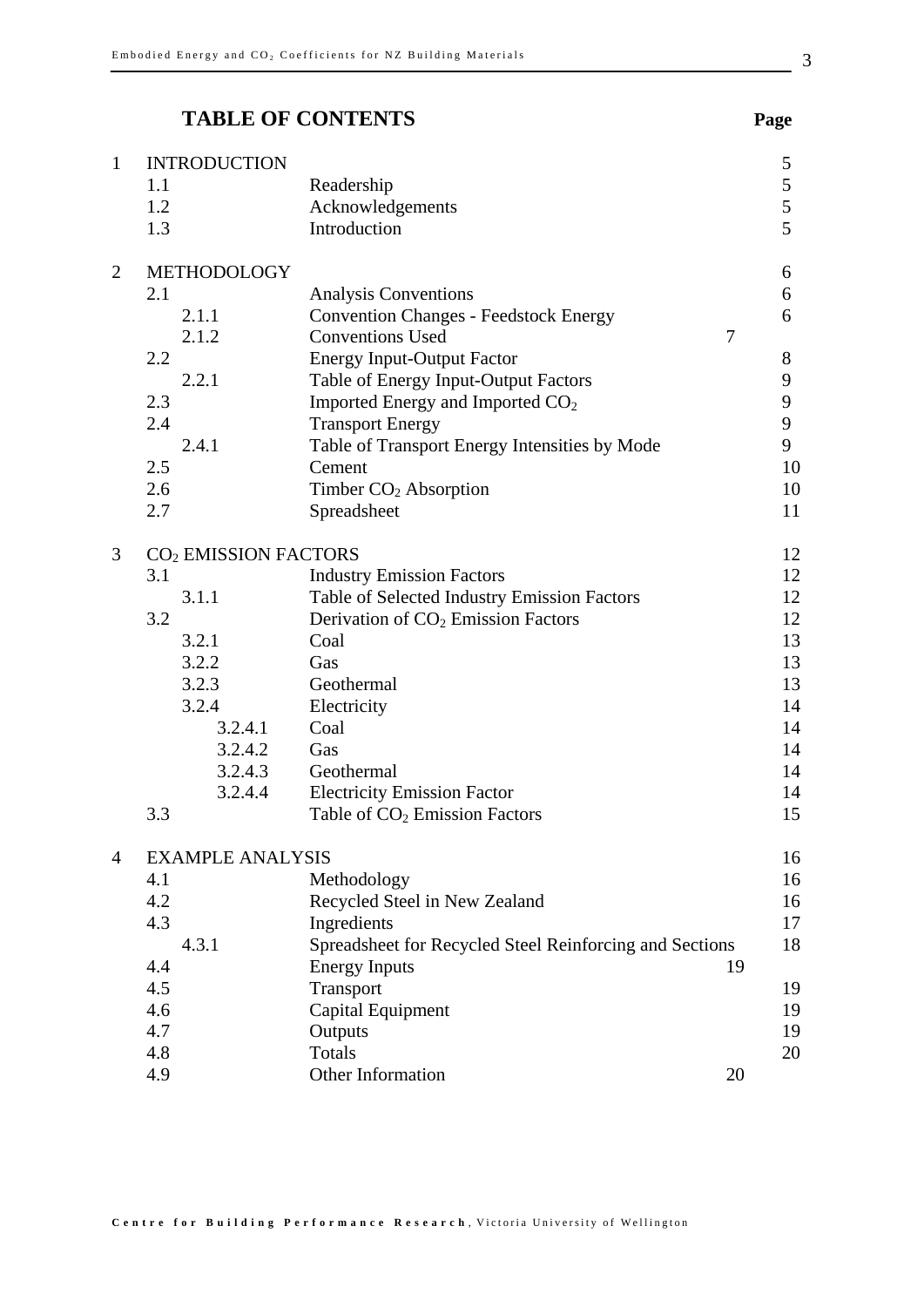| 5. | <b>CONCLUSION</b>        |                                                     |    | 21 |
|----|--------------------------|-----------------------------------------------------|----|----|
|    | 5.1<br>5.2               | <b>Notable Materials</b><br><b>Further Research</b> | 21 | 21 |
| 6  | <b>REFERENCES</b>        |                                                     |    | 22 |
|    | <b>APPENDIX</b>          |                                                     |    | 24 |
|    | <b>DISCLAIMER</b>        |                                                     |    | 26 |
|    | <b>DOCUMENT REGISTER</b> |                                                     |    | 27 |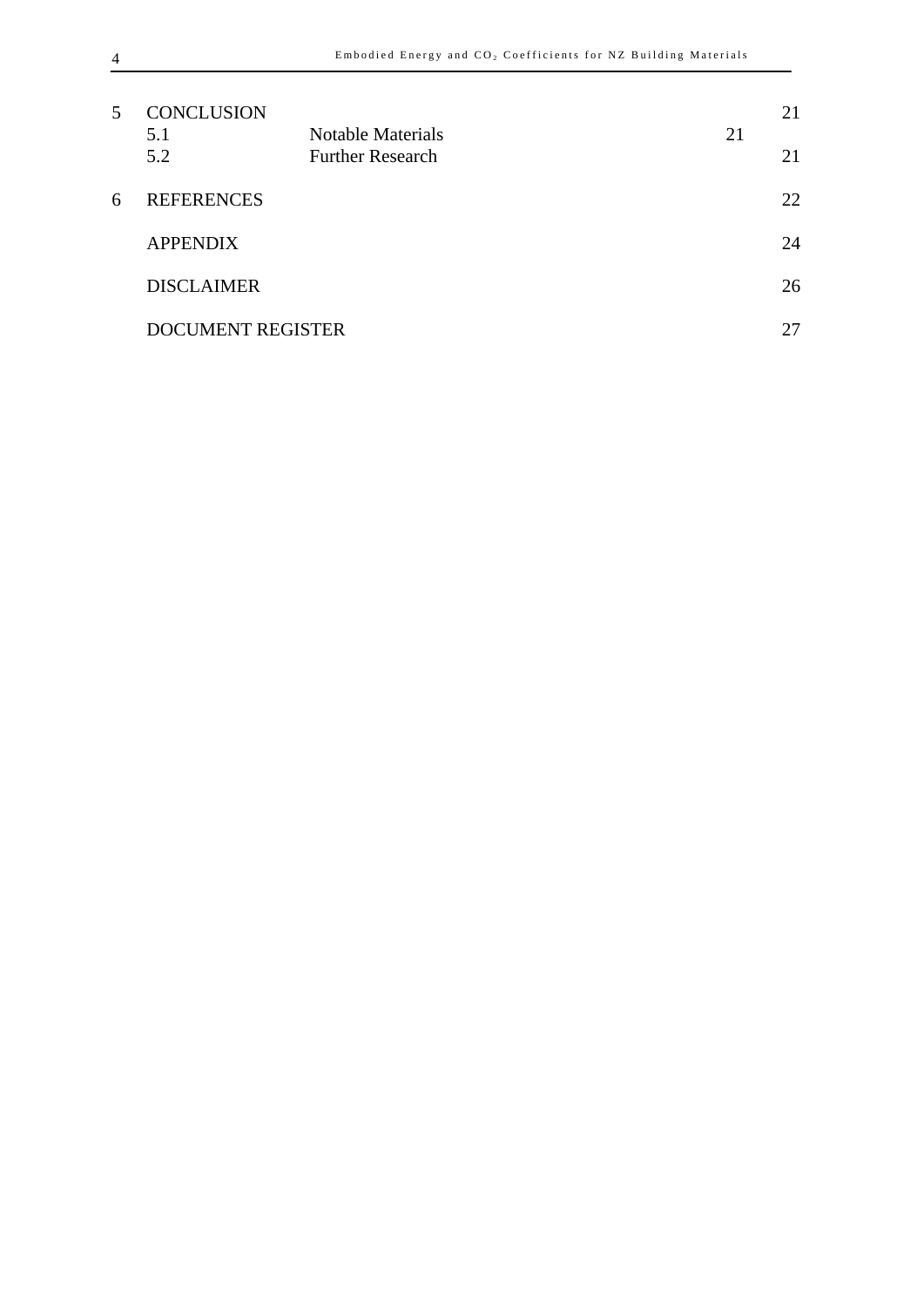#### **1 INTRODUCTION**

#### 1.1 **Readership**

This report is intended for policy makers, building material producers. environmental engineers, environmental researchers, building designers and specifiers.

#### **1.2 Acknowledgments**

It is a great pleasure to thank the Building Research Association of New Zealand (BRANZ) for the invitation to carry out this work, and to acknowledge their funding support for this project, and for the earlier embodied energy research at the CBPR. In particular I should like to thank Roman Jaques for his professional and friendly assistance.

I should also like to thank my colleagues at the CBPR for their support and feedback, especially Mike Donn for his precise grasp of the issues, and Henry Skates for his friendly assistance.

#### **1.3 Introduction**

Emerging environmental impacts demand detailed knowledge to progress towards sustainable practices. The embodied energy of human made objects has been used as a defacto scale to assess environmental impact and reduce unsustainable practices. Connected with the pressing issue of climate change, embodied  $CO<sub>2</sub>$  analysis is the next step in achieving a better understanding of environmental impacts, and is directly linked with embodied energy analysis by the component of emitted carbon dioxide  $(CO<sub>2</sub>)$  from most energy sources.

The principal source of  $CO<sub>2</sub>$  in building materials is the combustion of fossil fuel in their production, or the use of ingredients or energy sources that in turn required a significant use of fossil fuel. By applying known  $CO<sub>2</sub>$  emission rates for various fuels to the use of those fuels in producing individual building materials, an overall embodied  $CO<sub>2</sub>$  content can be established for each material. The quantity of each fuel or energy source contributing to the final product is known from an energy analysis of that material. An accurate energy analysis method is thus a necessary precursor to a reliable  $CO<sub>2</sub>$  analysis. A process-based hybrid energy analysis was used as the basis of this research. For a discussion of the particulars of hybrid and other analysis methods, refer to Alcorn, 1998.

As part of its effort to reduce  $CO<sub>2</sub>$  emissions, New Zealand is intending to ratify the 1997 Kyoto protocol in 2002. Of strategic importance, especially to the building industry, is accurate identification of the  $CO<sub>2</sub>$  content of materials used in the built environment, since the energy use of buildings is typically around 50% of total national energy usage in developed countries.

This report details the methods used to take data from previous embodied energy work by the CBPR and to apply  $CO<sub>2</sub>$  emission factors to it to derive embodied  $CO<sub>2</sub>$  coefficients for New Zealand building materials.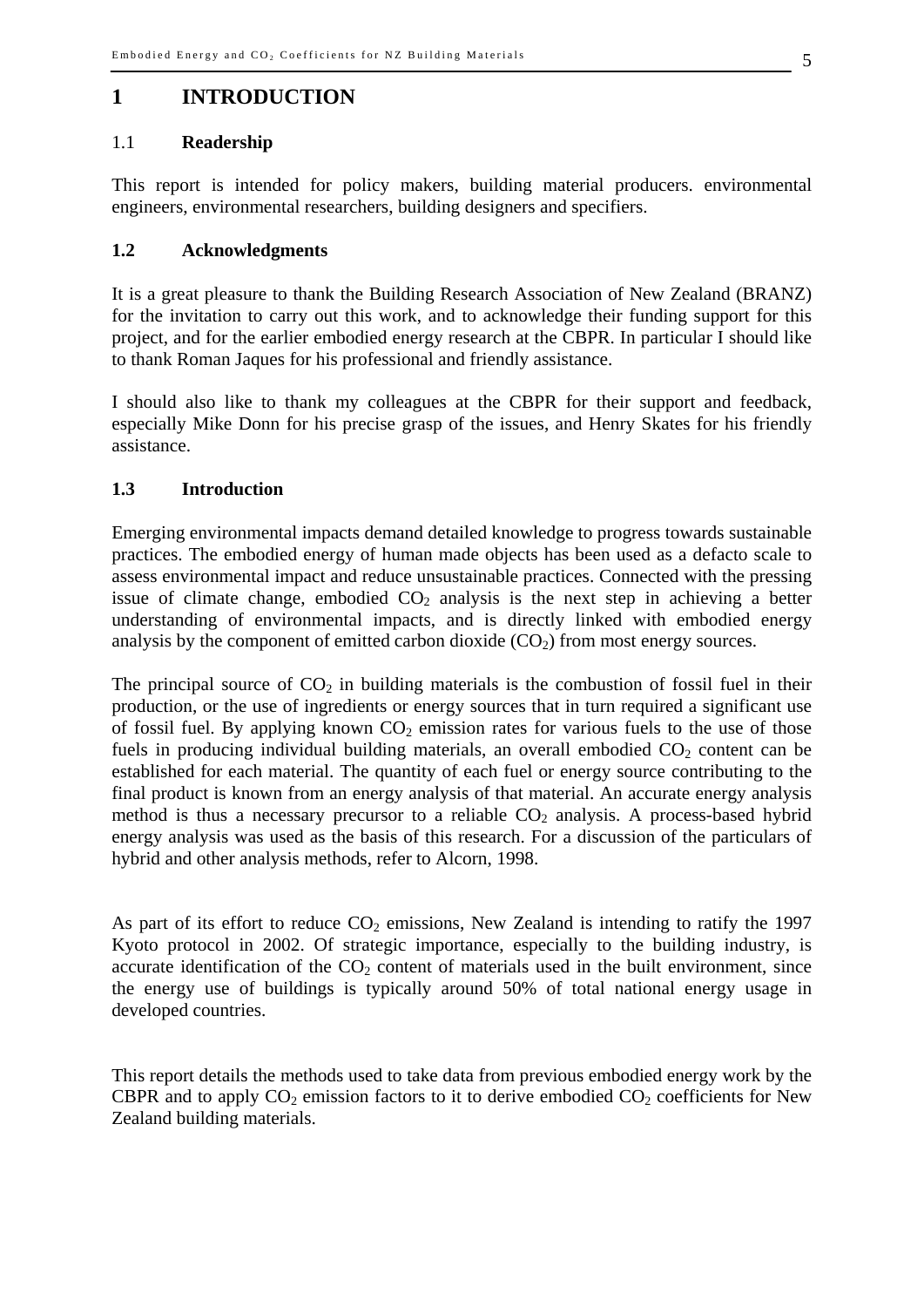## **2 METHODOLOGY**

Data from a previous study (Alcorn, 1998) is used in this study, and upgraded to include embodied  $CO<sub>2</sub>$  coefficients. Energy inputs to each process have been analysed for their  $CO<sub>2</sub>$ content. Each material has been re-calculated, with any new readily available data included, and errors or omissions rectified. An example of the changes that have occurred is recycled aluminium, where the energy of collecting scrap aluminium has been added, along with the energy of the capital equipment. No specific data was available for these particular items, but it was decided to include proxies from closely related operations to improve the consistency of the results.

#### **2.1 Analysis Conventions**

Embodied energy analysis has been noted during its history for large variation in results. The bulk of the discrepancies come about from the inherent uncertainty, distortions and variations of input-output data when it is used for energy analysis. Input-output analysis uses economic data that typically aggregates disparate materials and often several industries into one category. The (sometimes greatly) varying energy requirements for different production processes that fall within the same category cannot be reflected in the results of an inputoutput energy analysis unless significant extra work is done to adjust for such variations (at which point the analysis becomes a hybrid one). For example, in New Zealand there is one category for basic metal industries, which includes the production of aluminium and steel. However, because aluminium uses far more energy to produce a kilo of product, and because there is more aluminium production than any other metal in New Zealand, the energy attributed to other metals is exaggerated as they are lumped in with the higher energy use of aluminium.

For all its varied and serious shortcomings, however, input-output analysis continues to be used because it is perceived as producing results quickly and easily, although they may not be any easier than those obtained by a process-based hybrid analysis. It also has the advantage of a 'global' coverage of inputs, as input-output tables account for the entire economy.

Full process analysis or process-based hybrid analysis methods provide much more consistent results (Alcorn and Haslam, 1996). A process-based hybrid analysis has the advantage of being accurate, like a full process analysis, at the same time as being economical with resources, especially time.

In addition to the basic method of analysis used, a number of conventions may or may not be employed that can significantly alter the results for individual materials. The particular conventions used (and why) are often difficult to discover.

#### **2.1.1 Convention Changes - Feedstock Energy**

Unless otherwise noted, the methodology of this work follows established embodied energy analysis conventions, with a few departures from usual practice.

One such departure that requires emphasis is that the energy of a feedstock has been treated differently in this study from the method used by the author in earlier embodied energy analyses. The change also differs from the usual methodology used by other researchers for the energy of feedstock.

In this study, the calorific value of an ingredient used as a physical feedstock to a process *is*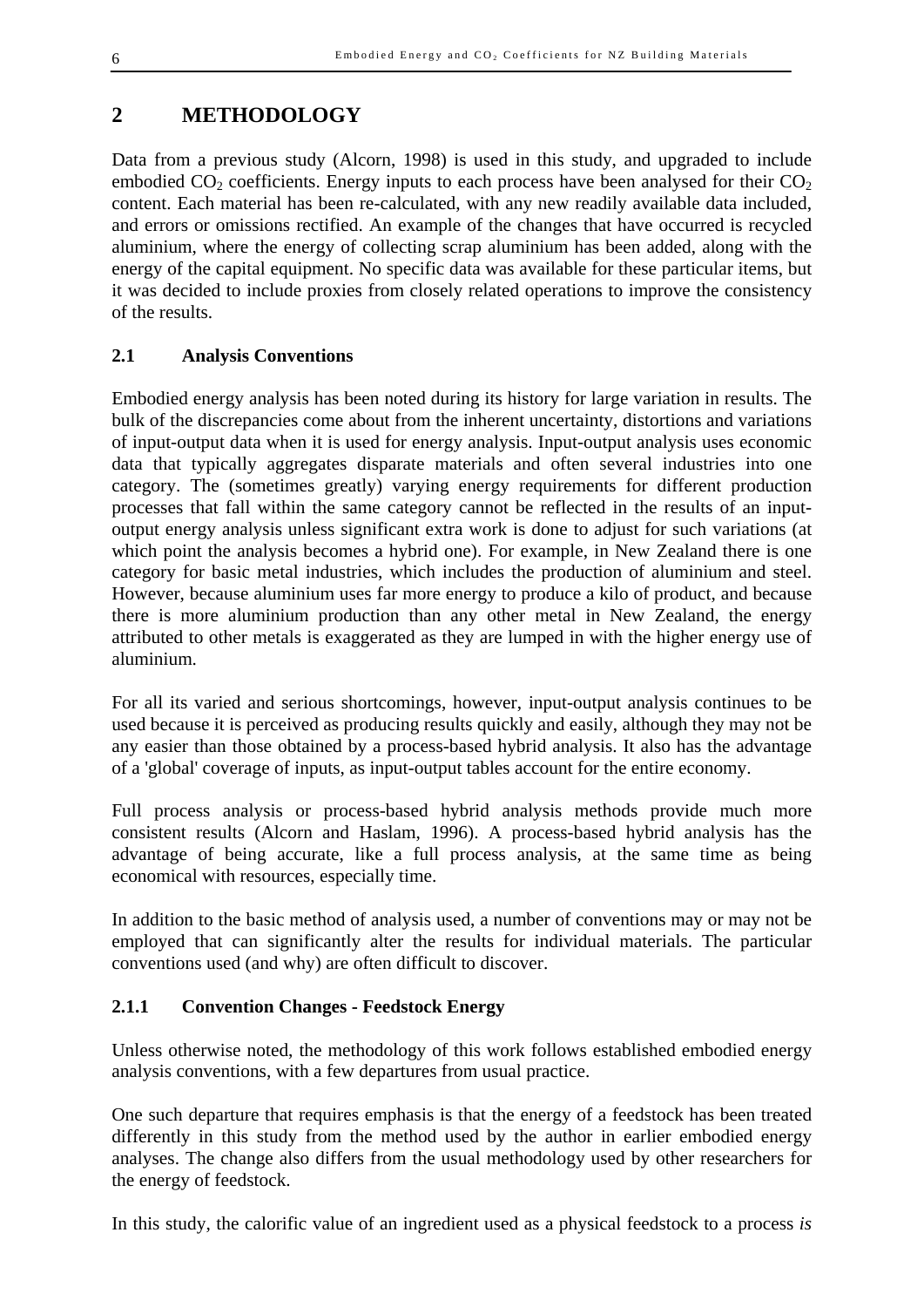*not* included. This contrasts with more common practice where, for example, the calorific value of the oil feedstock used to manufacture plastic would be included in the final embodied energy coefficient. This is to eliminate some fundamental inconsistencies that arise from the different treatment of materials depending on their immediate energy source, and to better reflect the underlying aim of embodied energy research, which is to understand energy use and to minimise it for environmental (and economic) reasons.

The principal reason for minimizing energy use, from an environmental perspective, is to minimize emissions with a global warming potential, and to minimize resource use. It is for these reasons that the use of fossil fuels is regarded as problematic. Essentially, the stored solar energy of fossil fuels cannot be released at the current rate without significant environmental impact. Principally this comes in the form of  $CO<sub>2</sub>$  emissions contributing to global warming. Thus, energy analysis tracks the use of fossil (and other) fuels so that the impacts can be accurately attributed to the end use. When, however, fossil fuel is acquired from the ground but not burnt, then the same  $CO<sub>2</sub>$  impacts do not occur. Likewise, as an energy resource, if it is not burnt, it *remains* as an energy resource which might be burnt later. The only significant difference is that it resides on the surface of the planet, rather than beneath it. There are energy,  $CO<sub>2</sub>$  and other environmental impact costs of getting the fossil fuel out of the ground, and converting it into a useable product, but these are accounted for.

Waste plastic or other waste products embodying fossil fuels are sometimes used as fuel sources, eg, in electricity generation from municipal waste. These waste sources are sometimes regarded as having zero energy content, with the assumption that the energy use and  $CO<sub>2</sub>$  emissions were attributed to the first use. In this instance the use of the energy potential and the release of the associated  $CO<sub>2</sub>$  occurs when the product is burnt, and not before. Thus it is the process that uses such waste products as fuel that should incur the energy and  $CO<sub>2</sub>$  'penalties', whereas the first use should only incur the 'penalties' from extraction and conversion of the fossil fuel into a useable product.

In this study, while the calorific value of an ingredient used as a feedstock *is not* included, the calorific value of an ingredient used as a fuel *is* included. Thus, the calorific value of bitumen used in making asphalt *is not* counted, but the calorific value of bitumen used as a bunker fuel *is* counted. (Bitumen, as a separate material, is calculated both as a fuel and as a physical feedstock.) Similarly, the calorific value of oil used as a feedstock to plastic manufacture *is not* counted, but the calorific value of oil used as a fuel for plastic manufacture *is* counted.

#### **2.1.2 Conventions Used**

Energy figures, and the consequent  $CO<sub>2</sub>$  emissions figures are based on the following methodology:

- **Solar energy** is not included. For example, the solar energy input to the growing of trees is not counted.
- The energy of **human labour** is not included. For example, the muscular energy for people to collect scrap paper for cellulose insulation, or fell trees for timber is not counted.
- The calorific value of an ingredient used as a physical **feedstock** to a process *is not* included. The calorific value of an ingredient used as a fuel *is* included, For example, the calorific value of bitumen used in making asphalt is not counted. (As a separate material bitumen is calculated both as a fuel and as a physical feedstock.) The calorific value of oil used as a feedstock to plastic manufacture *is not* counted. The calorific value of oil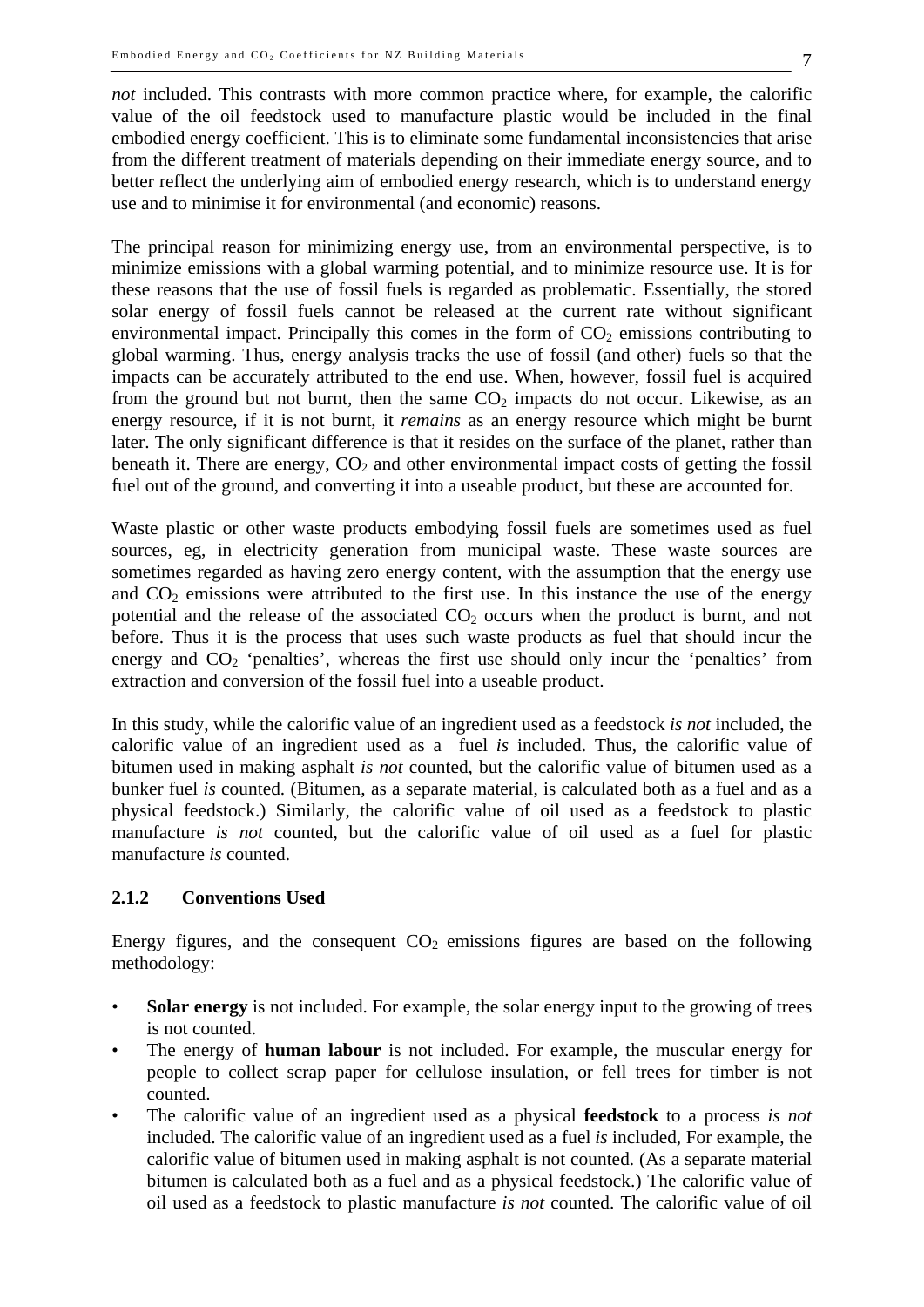used as a fuel to plastic manufacture *is* counted.

- **Secondary products** have the proportion of energy used to make them included. For example, fly-ash from the steel making process has an energy fraction from the entire steel plant attributed to it.
- The energy of **waste or recycled products** is treated as zero for physical ingredients, but the additional energy of collection or re-processing is attached to them. Waste products with a calorific value that are used as fuels have their calorific value as fuels included plus the energy of collection. For example, the energy of waste steel is treated as zero, but has the energy of collection included. The energy of waste lubricating oil used as a fuel has its calorific value included, as well as the energy of collection, but not the energy of extraction and processing into lubricating oil for its first use.
- The energy for **international transport** of ingredients is included. For example, the energy of transporting gypsum from Australia for use in cement production is counted in the cement figure, irrespective of where the ship was fueled.
- The energy of **local transport** to the material production site is included, but not the energy of transport from the factory gate to the point of use. For example,

1) The energy of transporting clay to the brick factory is included, but not the energy of transporting bricks to a construction site in Wellington.

2) The energy of transporting cement from the cement works to a concrete product making factory in Wellington is included, but not the energy of transporting the concrete blocks to a construction site in the Upper Hutt.

- The analysis method used is a **process-based hybrid analysis** as much as possible. This means that individual production processes are first analysed as far as is practical. All ingredients and energy sources used are analysed, with factors included for the production and distribution of energy, the transport of ingredients and the energy of the capital equipment used to make the material. The total energy is then divided by the output of the production facility. (See Alcorn, 1998)
- The **energy to obtain energy** and deliver it to the site is taken from input-output data (unless more specific data is available).
- The **energy of each ingredient** is taken from its own coefficient, or from reliable published sources or from input-output data, with preference in that order.
- The **capital equipment energy** of the production facility is accounted for. If the value of the production plant is known, an allowance based on input-output data for the MJ/\$ value of that industry (or for machinery production or for buildings and construction, whichever is most appropriate to that facility) is included. If the value of the plant is not known, input-output data relating the average gross fixed capital formation to total output value for that industry is applied as a percentage of the sub-total for that product. (See Alcorn, 1998)
- The analysis is a "cradle to gate" method. That is, the **limit of the analysis** is the factory gate, with all inputs accounted for upstream of that point.
- All known **physical inputs are included**, unless noted otherwise.

#### **2.2 Energy Input-Output Factor**

Each energy source requires energy to produce and deliver it to the factory. A factor to account for this is applied where such an input-out factor is not already included in the ingredient or fuel figure.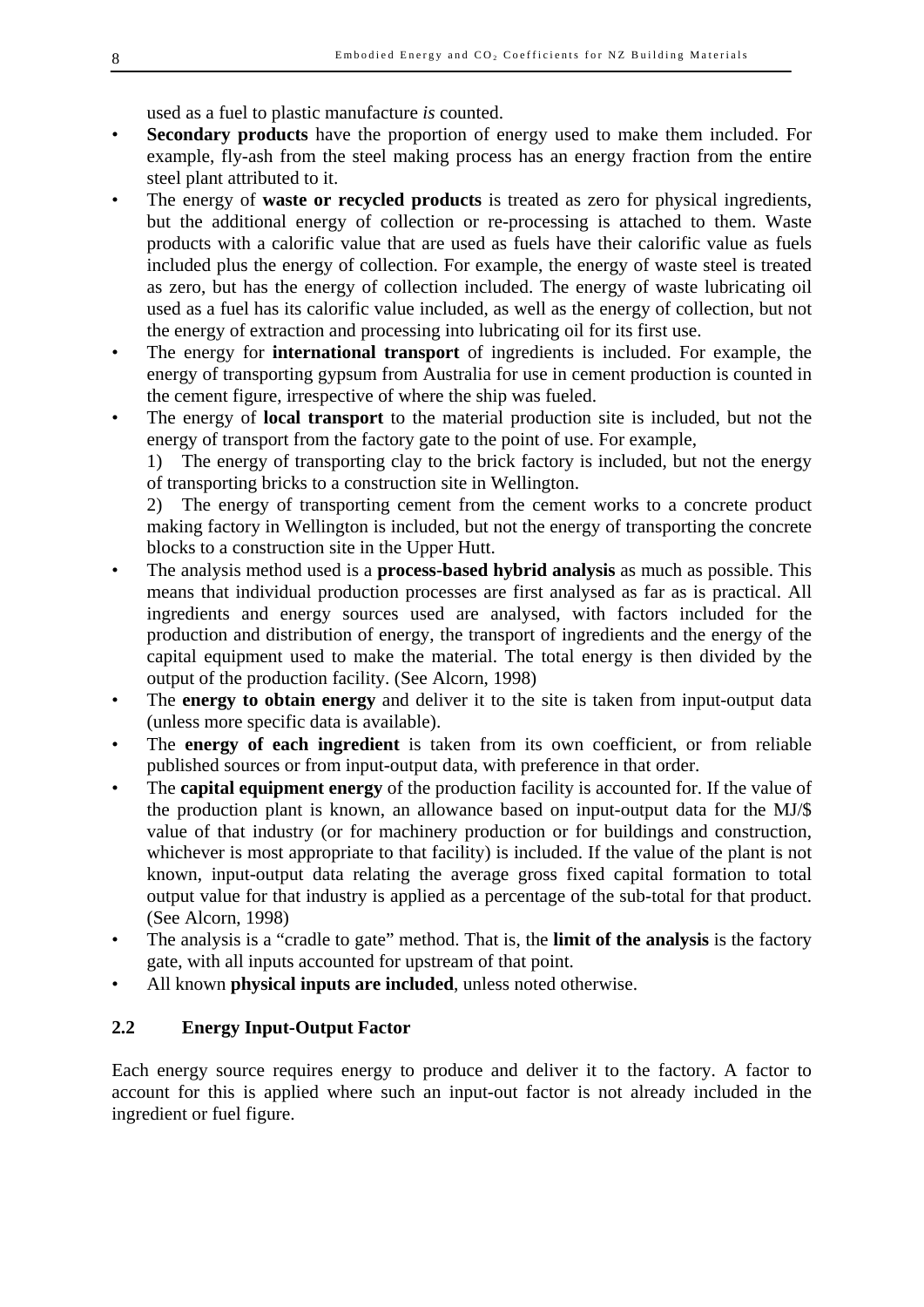#### **2.2.1 Table of Energy Input-Output Factors**

| <b>Industry Energy Category</b>                | <b>MJ/MJ</b>                  |
|------------------------------------------------|-------------------------------|
|                                                |                               |
| Coal Mining                                    | 1.04                          |
| Crude Petroleum and Natural Gas Extraction     | 1.03                          |
| Petroleum Refining                             | 1.25                          |
| <b>Electricity Generation and Distribution</b> | 1.53                          |
| <b>Gas Treatment and Distribution</b>          | 1.1                           |
|                                                | Source: Peet and Baines, 1995 |
|                                                |                               |

#### 2.3 **Imported Energy and Imported CO<sub>2</sub>**

Imported energy and imported  $CO<sub>2</sub>$  are noted separately. These figures account for energy or  $CO<sub>2</sub>$  that is embodied in ingredients brought into the country. Fuels, such as petroleum products are not included in imported energy.

The IPCC counts  $CO<sub>2</sub>$  of international transport at the port of last re-fuelling. It is sometimes not known where ships normally re-fuel. In these cases it is assumed that they re-fuel both in the port of origin and in New Zealand. This makes half the energy "imported" and likewise the  $CO<sub>2</sub>$ .

#### **2.4 Transport Energy**

It is assumed that none of the published transport energy intensities used include an inputoutput factor tp account for the energy of extracting and processing crude oil into fuel. An input-output factor has thus been factored into transport calculations. The exception to this is the CBPR figure used for "International Bulk Carrier" which does include a factor for fuel extraction and production.

| Type                        | <b>Energy Intensity</b><br>MJ / Net t km | <b>Source</b>    |
|-----------------------------|------------------------------------------|------------------|
|                             |                                          |                  |
| <b>Bulk Train</b>           | 0.3                                      | Collins, 1993    |
| General freight trains      | 0.6                                      | Collins, 1993    |
| <b>Branchline trains</b>    | 1.7                                      | Collins, 1993    |
|                             |                                          |                  |
| Coastal shipping            | 1.4                                      | Collins, 1993    |
| Bulk carrier, international | 0.2 <sub>0</sub>                         | CBPR study, 1995 |
| Bulk carrier, mixed cargo   | 0.4                                      | <b>IDEMAT 96</b> |
|                             |                                          |                  |
| Utes and panel vans         | 20                                       | Collins, 1993    |
| Rigid trucks                | 2.5                                      | Collins, 1993    |
| Articulated trucks          | 1                                        | Collins, 1993    |
| Rigid plus artics.          | $\overline{2}$                           | Collins, 1993    |
| Road trains                 | 0.5                                      | Collins, 1993    |

#### **2.4.1 Table of Transport Energy Intensities by Mode.**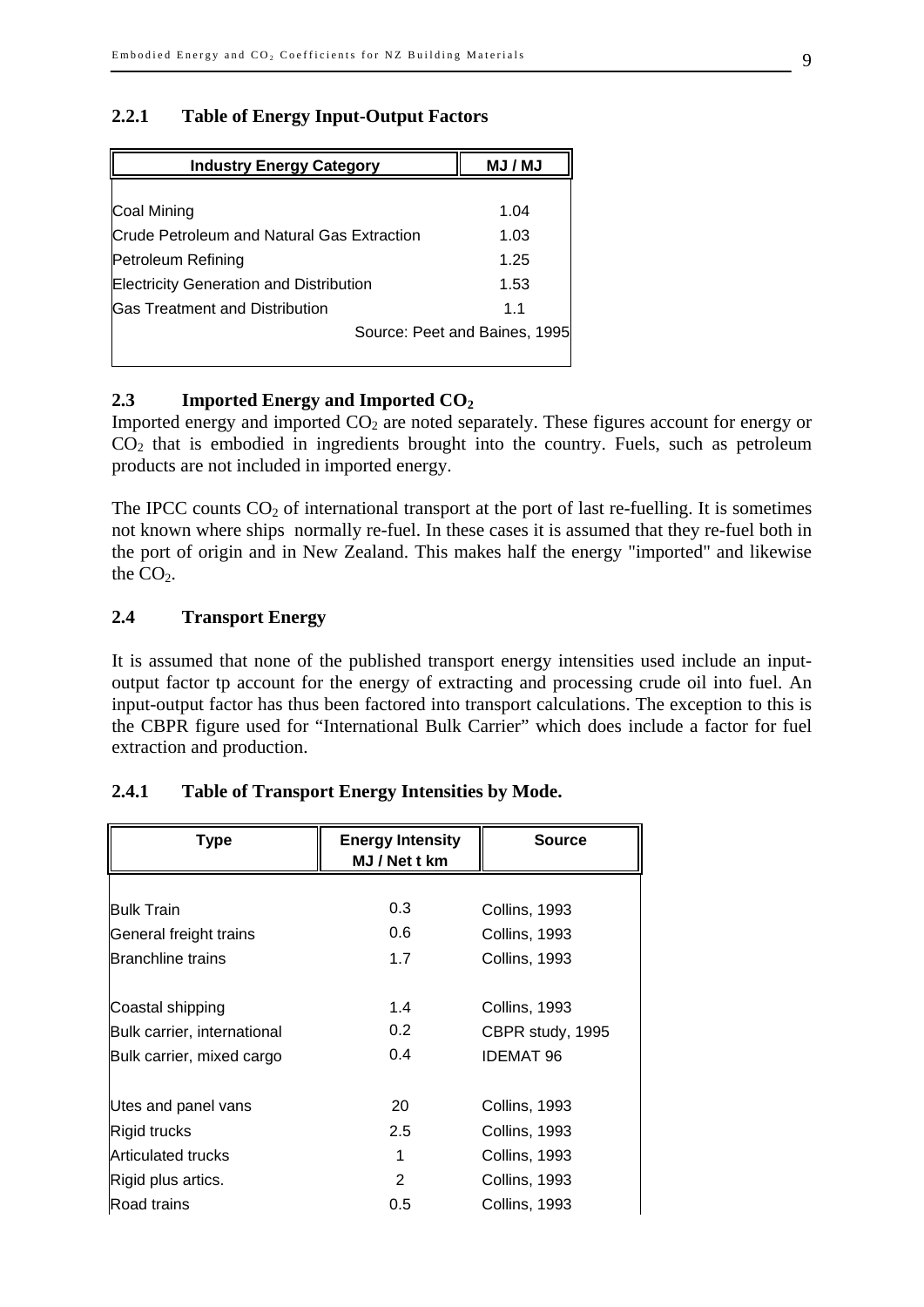#### **2.5 Cement**

As with other materials, the figures for cement manufacture have changed. Details on the changes for cement are given here as an example of the sorts of changes that have occurred since Alcorn, 1998 was published, and because cement is an especially significant building material.

In New Zealand cement is produced in two plants, one which uses a wet process and the other a dry process. Dry process cement manufacture typically uses less energy. Data from a detailed analysis of cement processing in New Zealand (Jaques 2001) has been used to update the data used in Alcorn 1998. In particular this affects the results for the wet process New Zealand operation. Changes in the process method and energy sources are incorporated. The figures for wet and dry process manufacture are averaged proportionately to their national usage to arrive at the cement, average figure.

The data from Jaques (2001) is used in the wet process calculations but modified by including the calorific value of waste oil used in the calcining process. The data for acquiring the limestone and marl is used in place of industry wide input-output data. The acquisition of limestone and marl is done by the manufacturer, whereas in the dry process plant, limestone and marl is mined by a separate company.

Changes in the process include the use of slag and its transporting from Australia. The embodied energy coefficient used for slag assumes that slag production equals 28% of steel production, by weight, with energy being apportioned equally between the steel output and the output of the slag that gets used. The slag source is Australia, so a figure for Australian steel (Lawson, 1996) is the basis of calculations. and the use of waste lubricating oil as a fuel for the calcination process.

Waste oil is used in the wet process as a fuel for calcination (Jaques, 2001). The transport energy for the collection of the waste oil is assumed to be similar to that for the collection of waste steel (Alcorn, 1998). The energy of obtaining the oil from fossil reserves is ignored, as this is accounted for in the first use (lubrication) of the oil. However, the calorific value of the oil as a fuel *is* included, as this has been preserved during its use as a lubricant, and would not rightly be included in an embodied energy analysis of lubricating oil. Figures for light fuel oil are used for the calorific value and emission factor.

#### **2.6 Timber CO2 Absorption**

Timber products are calculated in two ways. They are calculated in the normal manner for the energy embodied up to the factory gate, and for the  $CO<sub>2</sub>$  emitted in this production process. They are also calculated to account for the  $CO<sub>2</sub>$  sequestered by the growing tree. This means that timber products have a negative  $CO<sub>2</sub>$  emission coefficient, representing the net  $CO<sub>2</sub>$ absorbed by the production of the product, including the growing of the tree (McLaren, 2001).

Products that use waste timber feedstock, such as cellulose insulation, do not have the  $CO<sub>2</sub>$ absorption benefits credited to them, as these are accounted for in the first use of that product.

Calculating the net  $CO_2$  emission or absorption allows for the calculation of total emission or absorption balances of whole buildings or building systems.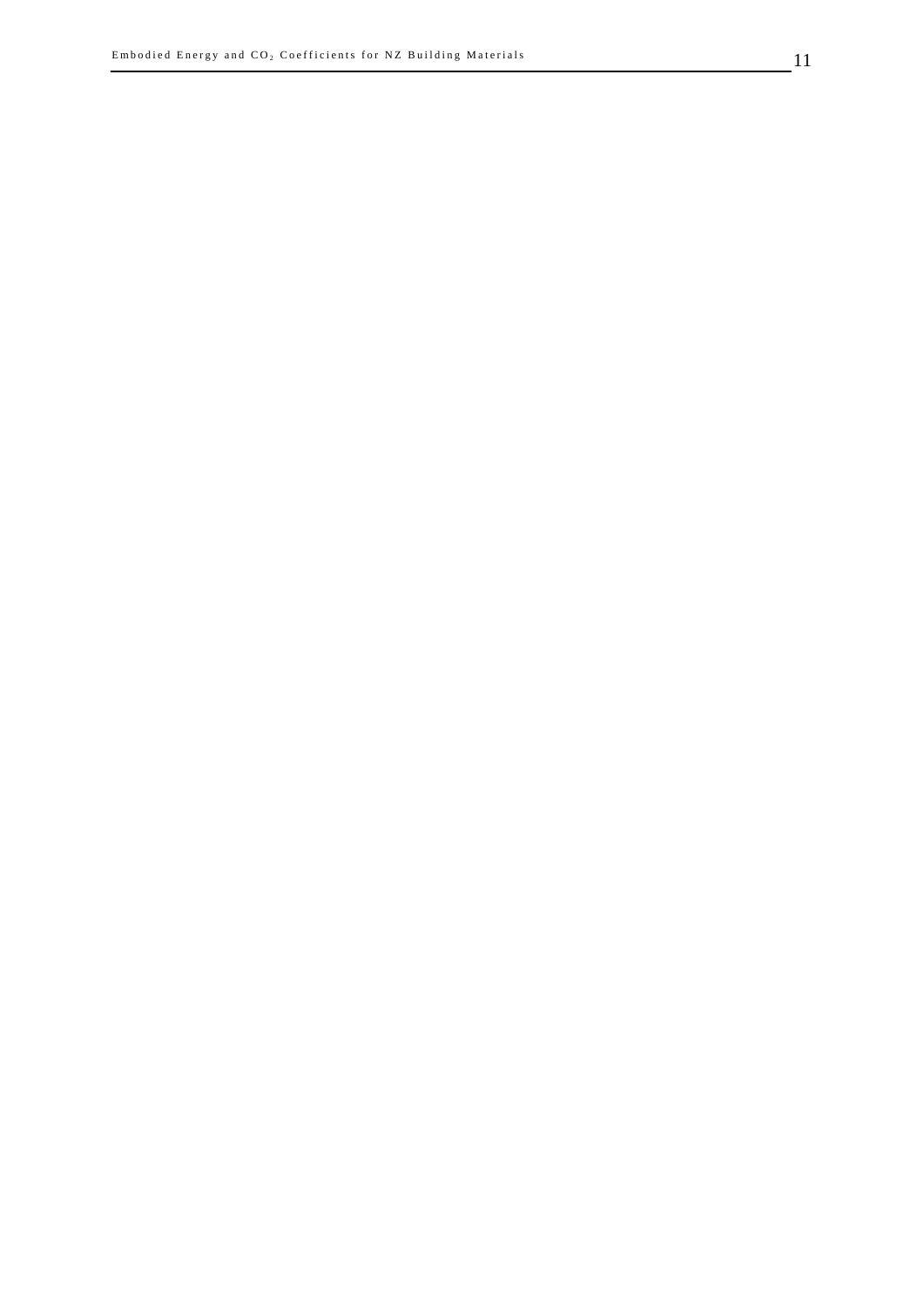#### **2.7 Spreadsheet**

This study was conducted using an Excel spreadsheet. An example page is given in 4.3.1.

In order to make the methodology and derivation of the coefficients as transparent as possible, details of the figures used, the assumptions and methodologies applied, and the data origin for significant cell entries are noted in the spreadsheet.

To preserve the confidentiality that was a condition of obtaining much of the data, some of the spreadsheet cells are hidden.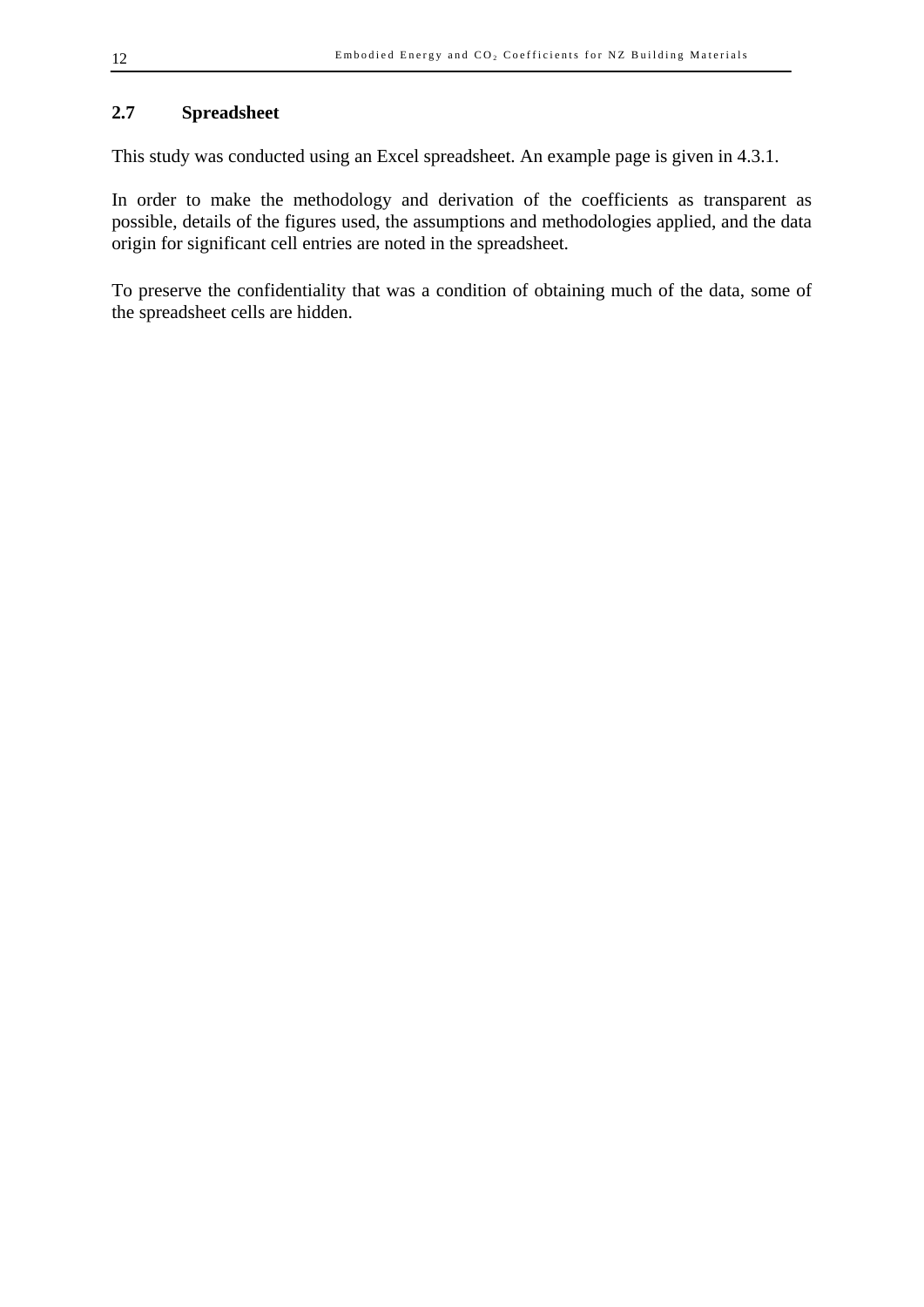#### **3 CO2 EMISSION FACTORS**

#### **3.1 Industry Emission Factors**

Where there was no data more specific for a particular ingredient, input-output figures showing the individual fuel types for that particular industry are used. The appropriate New Zealand Standard Industrial Classification (NZSIC) category for a particular building material is broken down by fuel type. (Peet and Baines, 1995) The proportion of each fuel type used in that industry is multiplied by the relevant  $CO<sub>2</sub>$  emission factor to arrive at an average  $CO_2$  emission factor for that industry on a grams of  $CO_2$  per MJ basis. Only a selected number of industry categories were analysed. These were selected to suit the types of building materials and the gaps in the process analysis data for those materials. For example, in the case of the  $CO<sub>2</sub>$  emissions from mining bauxite for aluminium production, a New Zealand input-output figure and consequent NZSIC emission factor for mining and quarrying (category 023A) was applied to the Australian mining operation, since no appropriate Australian figure was available.

| <b>NZSIC Category</b>                    | Code | <b>Emission Factor</b><br>$g CO2$ / MJ |
|------------------------------------------|------|----------------------------------------|
|                                          |      |                                        |
| Other Mining and Quarrying               | 023A | 56.18                                  |
| Machinery manufacture                    | 038B | 50.74                                  |
| <b>Water Works and Supply</b>            | 042A | 19.03                                  |
| Building and ancillary building services | 051A | 63.9                                   |
| Other construction                       | 052A | 65.57                                  |
| Non-metallic Minerals Manufacture        | 036A | 73.25                                  |
| Basic Chemicals Manufacture              | 035A | 52.41                                  |
| Basic Metal Industries                   | 037A | 61.72                                  |
| Fabricated Metal Products Manufacture    | 038A | 70.11                                  |

#### **3.1.1 Table of Selected Input-Output Based Industry Emission Factors**

#### **3.2 Derivation of CO2 Emission Factors**

Each fuel source has a quantity of  $CO<sub>2</sub>$  emissions associated with it. These are not always available in a form that is complete for the end-use of these energy sources in New Zealand. CO2 emission figures were taken from three sources: the *New Zealand Energy Data File* (Dang, January 2001); *New Zealand Energy Greenhouse Gas Emissions 1990-1999* (Ministry of Economic Development, June 2000); and the *New Zealand Energy Information Handbook (*Baines, 1993)

Figures for emissions from **coal, petroleum products** and **LPG** are taken directly from Baines, 1993. Figures for **biogas** and **wood** are taken from Ministry of Economic Development (MED, 2000). A combination of information from MED and Dang, 2001 was used to establish emission factors for **natural gas**. A combination of Dang, 2001; MED, 2000 and Baines, 1993 was used to arrive at emission factors for **electricity** and **geothermal** energy.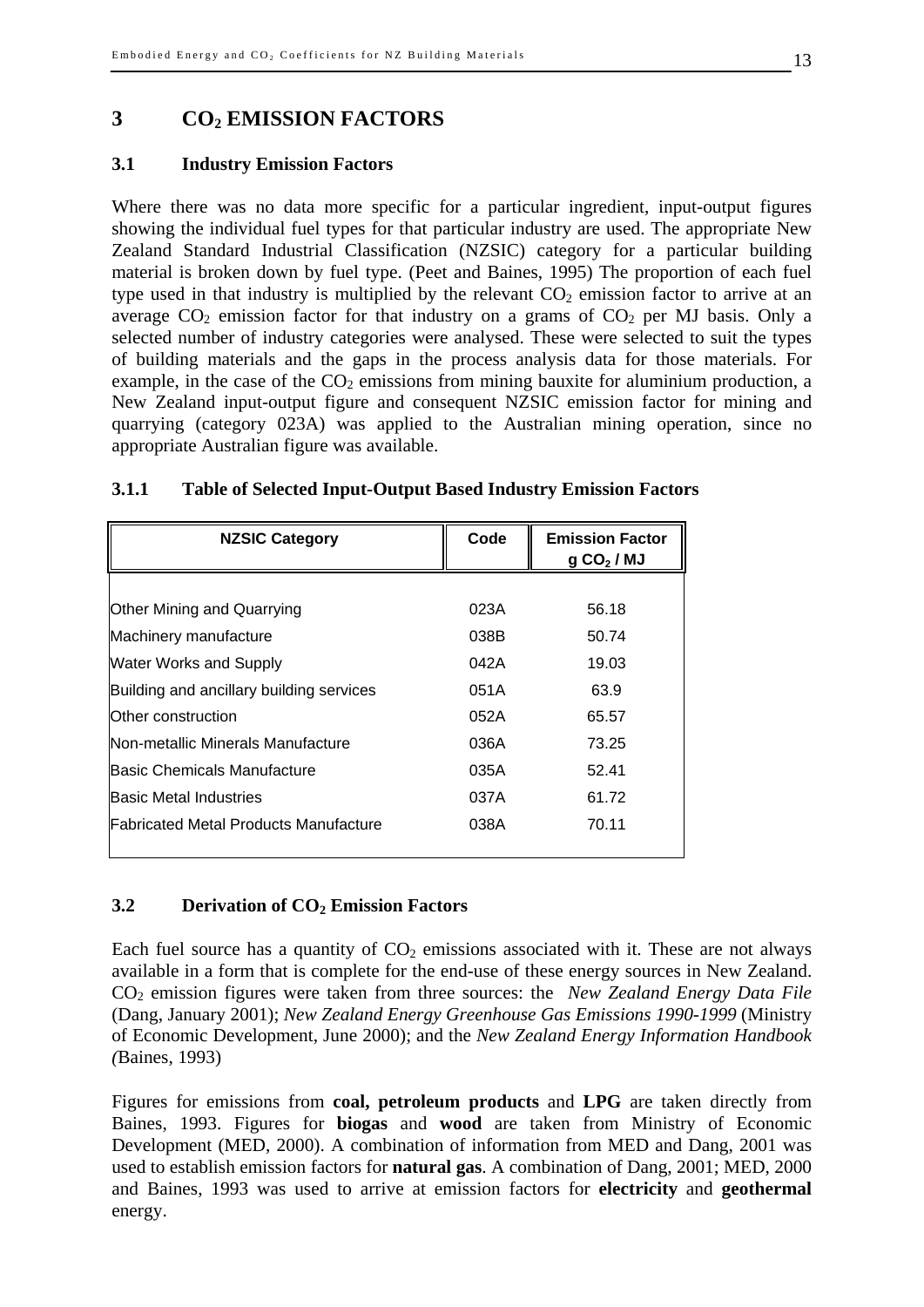#### **3.2.1 Coal**

Coal has various emission factors for the different grades. These are given in the table of Energy Emission Factors. While there are fugitive emissions of other greenhouse gases (CH4) associated with coal production, there are no other  $CO<sub>2</sub>$  emissions.

#### **3.2.2 Gas**

The  $CO_2$  emission factor used for gas as a fuel, 51.8 g  $CO_2/MJ$ , is not that from Baines, but from Ministry of Economic Development, which averages daily flow statistics, and is thus more up to date (MED, 2000). Extracted gas shows a varying composition over both the short (daily) and long term. There has been a trend for the  $CO<sub>2</sub>$  component of the gas stream to fall over recent years as the composition of the gas extracted changes over time (MED, 2000). Other fuel types do not display this variation in  $CO<sub>2</sub>$  emissions.

 $CO<sub>2</sub>$  in high concentrations in the gas stream is removed from some distributed gas. Incomplete combustion while flaring, and any leakage during maintenance and distribution lead to 'fugitive' emissions of  $CO<sub>2</sub>$  associated with the production and distribution of gas (MED, 2000). Energy used to extract and distribute gas through pipelines is derived from gas and is responsible for 'own use' emissions.

Flaring/venting and distribution/transmission account for 286 kt  $CO<sub>2</sub>$  p.a. (MED, 2000). Extraction and processing account for 363 kt  $CO<sub>2</sub>$  p.a (Ibid.), but this must be apportioned to gas *and* oil in the ratio 2/3 gas and 1/3 oil (Dang, 2001). Thus 286 + (363 X 0.667) = 528 kt  $CO<sub>2</sub>$  p.a. of fugitive and own use emissions attributable to gas.

The final  $CO<sub>2</sub>$  emission factor for gas is the sum of emissions for combustion of the gas, and the 'fugitive' and 'own use' emissions. Gas demand is 218.21 PJ p.a. Emissions for gas from flaring/venting and distribution/transmission are  $528 / 218.21 = 2.42$  kt CO<sub>2</sub> / PJ, or  $2.42$  g CO<sub>2</sub> / MJ.

The final emission factors for gas are thus: Maui:  $51.8 + 2.42 = 54.22$  kt CO<sub>2</sub> / PJ = 54.22 g CO<sub>2</sub> / MJ Treated gas:  $52.4 + 2.42 = 54.82$  kt CO<sub>2</sub> / PJ =  $54.82$  g CO<sub>2</sub> / MJ Average gas:  $52.1 + 2.42 = 54.52$  kt  $CO<sub>2</sub> / PI = 54.52$  g  $CO<sub>2</sub> / MI$ 

#### **3.2.3 Geothermal**

Because there is  $CO_2$  in the water/steam flow from geothermal fields,  $CO_2$  is released in the use of geothermal heat for electricity generation.

Total  $CO_2$  emissions from geothermal energy are 386 kt  $CO_2$  p.a. (MED, 2000). Total energy use from geothermal energy is 103.94 PJ (Dang, January 2001). Thus, the overall emission factor for geothermal energy is  $386 / 103.94 = 3.7$  g CO<sub>2</sub>/MJ.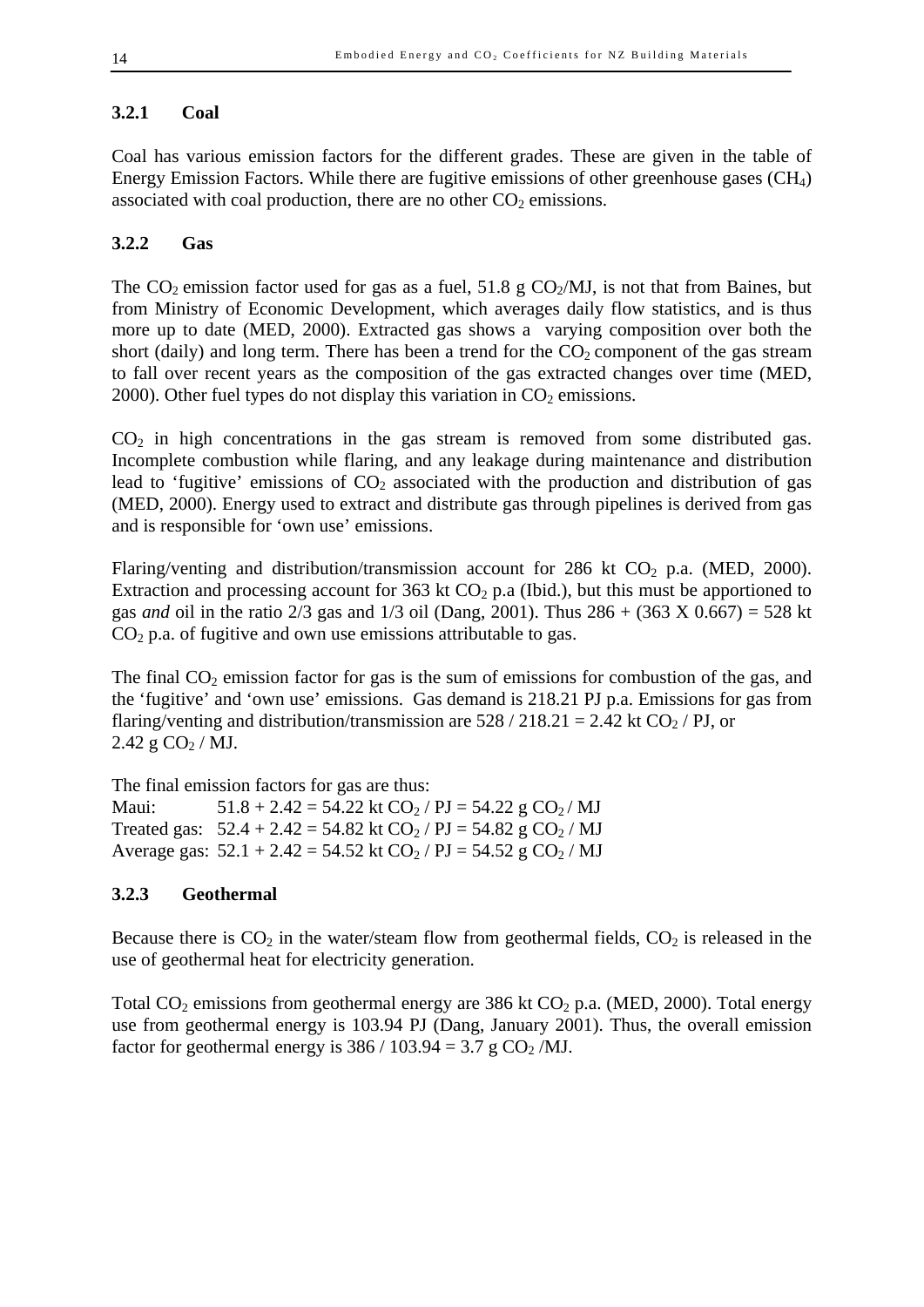#### **3.2.4 Electricity**

 $CO<sub>2</sub>$  emissions in electricity generation result from the combustion of gas and coal, from the geothermal gas stream, from flaring and transmission of gas, and from the use of gas in the extraction and processing of gas.

Energy sources for electricity generation are:

- Gas 23.3 %
- Coal 3.9 %
- Geothermal energy 6.4 %
- Hydro 63.2 %

Other renewables (biogas, industrial waste, wood and wind) have negligible  $CO<sub>2</sub>$  emissions (less than  $1\%$ ) (Dang, January 2001).

#### **3.2.4.1 Coal**

Coal for electricity generation (sub-bituminous) has an emission factor of 91.2 g  $CO<sub>2</sub>$  /MJ (Baines, 1993). There are emissions of other greenhouse gases (CH4) associated with coal production, but no other fugitive  $CO<sub>2</sub>$  emissions.

The final emission factor for coal associated with electricity generation is thus:  $91.2 \times 0.039$  $= 3.56$  g CO<sub>2</sub>/MJ

#### **3.2.4.2 Gas**

Gas for electricity generation is virtually all Maui gas (Baines, 1993) so has an emission factor of 54.22 g  $CO<sub>2</sub>/MJ$ . The final emission factor for electricity from burning gas is thus:  $54.22$  X  $0.233 = 12.63$  g  $CO<sub>2</sub>/MJ$ 

#### **3.2.4.3 Geothermal**

Geothermal energy accounts for 6.4 % of electricity generation (Dang, Jan.2001, p100).

The final emission factor for geothermal energy associated with electricity generation is thus:  $3.7 \text{ X } 0.064 = 0.24 \text{ g } CO<sub>2</sub>/MJ$ 

#### **3.2.4.4 Electricity Emission Factor**

The total emission factor for electricity is thus  $3.56 + 12.63 + 0.24 = 16.43$  g CO<sub>2</sub>/MJ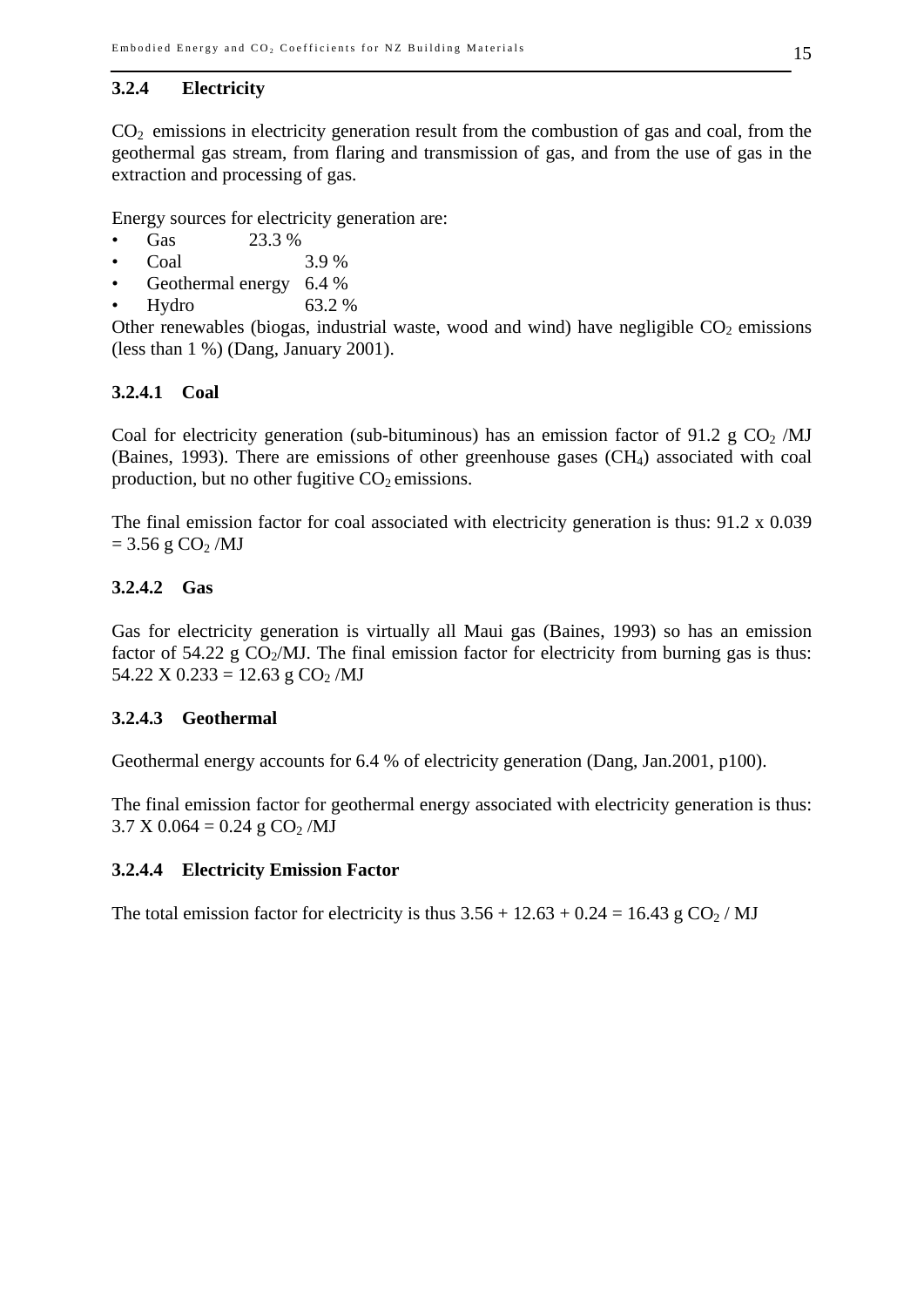| <b>Energy Source</b>    | gCO <sub>2</sub> /MJ | gCO <sub>2</sub> /I | <b>Source of Data</b>               |
|-------------------------|----------------------|---------------------|-------------------------------------|
|                         |                      |                     |                                     |
| Coal, bituminous        | 88.8                 |                     | <b>Baines, 1993</b>                 |
| Coal, sub-bituminous    | 91.2                 |                     | <b>Baines, 1993</b>                 |
| Coal, lignite           | 95.2                 |                     | <b>Baines, 1993</b>                 |
| Coal, All NZ production | 90.4                 |                     | <b>Baines, 1993</b>                 |
| All Petroleum Products  | 68                   |                     | <b>Baines, 1993</b>                 |
| Petrol                  | 66.6                 | 2298                | <b>Baines, 1993</b>                 |
| Diesel                  | 68.7                 | 2618                | <b>Baines, 1993</b>                 |
| Heavy Fuel Oil          | 74.8                 |                     | <b>Baines, 1993</b>                 |
| Light Fuel Oil          | 72.5                 |                     | <b>Baines, 1993</b>                 |
| Electricity             | 16.43                |                     | Baines, 1993; MED, 2000; Dang, 2001 |
| Gas, average            | 54.52                |                     | MED, 2000; Dang, January 2001       |
| Gas, Maui               | 54.22                |                     | MED, 2000; Dang, January 2001       |
| Gas, treated            | 54.82                |                     | MED, 2000; Dang, January 2001       |
| LPG                     | 60.4                 | 1601                | <b>Baines, 1993</b>                 |
| Geothermal              | 3.7                  |                     | Baines, 1993; MED, 2000; Dang, 2001 |
| <b>Biogas</b>           | 101                  |                     | MED, 2000 (IPCC)                    |
| Wood                    | 104.2                |                     | MED, 2000 (IPCC)                    |

## **3.3 Table of CO2 Emission Factors**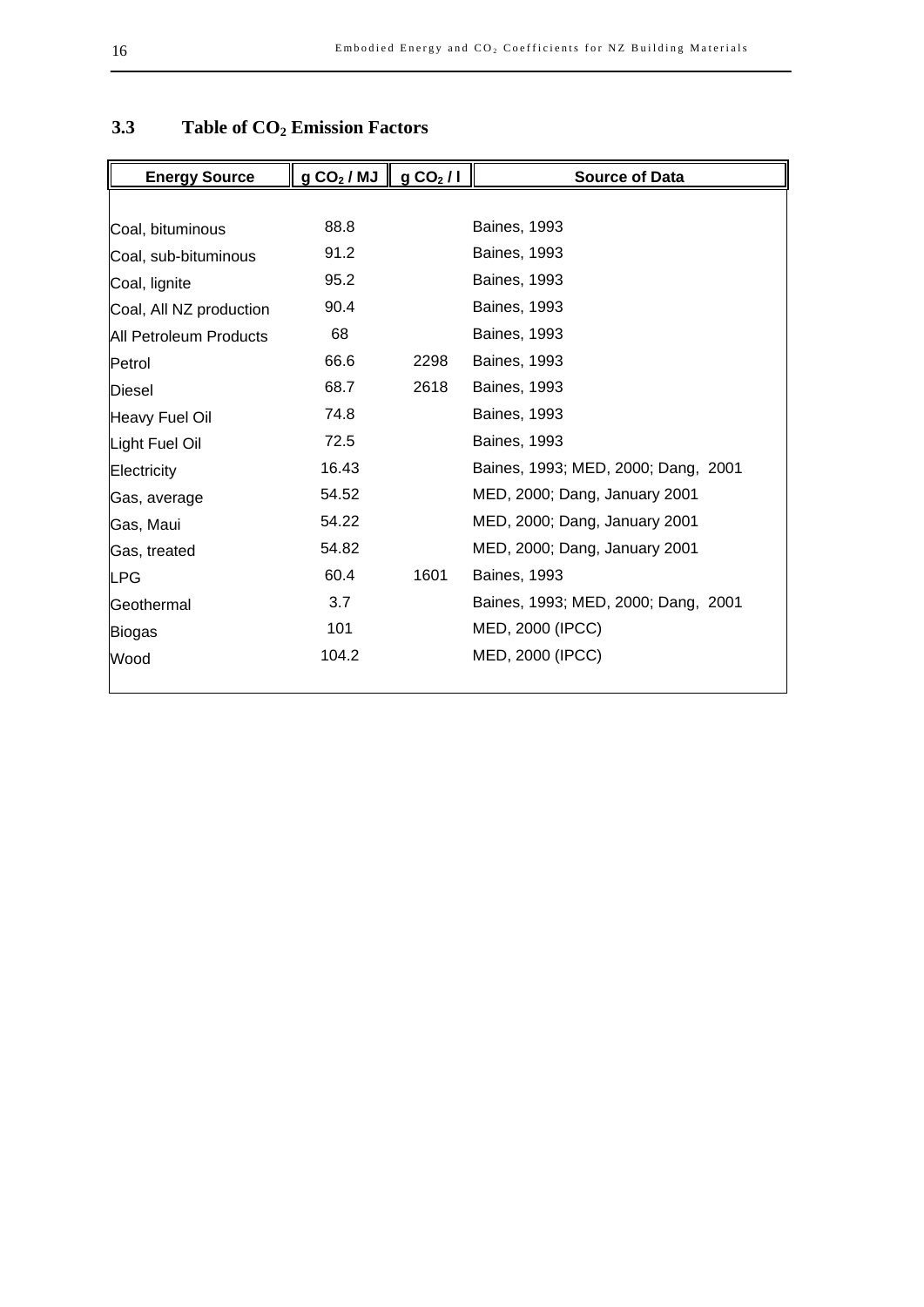#### **4 EXAMPLE ANALYSIS - RECYCLED STEEL**

The method of calculating the coefficients follows that used to calculate the embodied energy coefficients in Alcorn, 1998. The materials appearing in this report have, however, all been freshly calculated, and any new data that was available has been included. Additionally, any errors or omissions that were discovered have been corrected. The resultant changes in the embodied energy coefficients for some materials are recorded by notes appended to the materials database on an Excel spreadsheet. For example, recycled aluminium shows an embodied energy coefficient of 9 MJ/kg in comparison to the figure of 8.1 MJ/kg appearing in Alcorn, 1998. This is due to the inclusion of diesel for scrap collection, and an allowance for the energy of capital equipment, both of which were missing in the 1998 study.

*Recycled steel reinforcing and sections* provides a typical example material to illustrate the method used. Calculations were done using an Excel spreadsheet.

#### **4.1 Methodology**

This study treats the whole process of producing a material as one operation. It organizes the analysis into ingredients, energy inputs, transport, capital equipment, outputs, and extra information. This differs from other methods which breakdown the analysis into production stages (eg. raw materials extraction, transportation and various production stages).

The ingredients, energy inputs, and transport are listed. Embodied energy coefficients for ingredients are calculated or taken from other sources. The majority of materials in this study use embodied energy coefficients from Alcorn, 1998. Where necessary, an input-output factor is applied to account for any incomplete portion of a process analysis. The embodied energy coefficient for an ingredient is converted to a coefficient per kilogram of product by relating it to the output of the operation studied. Emission factors are applied, using the method described in section 3, to arrive at an emission per kilogram of product for each ingredient. Where some or all of this is from imported energy or imported ingredients it is noted separately.

A sub total of the energy and  $CO<sub>2</sub>$  coefficients is used to calculate the capital equipment energy. This is the energy to build and maintain the plant used for the manufacturing operation. The gross fixed capital formation column of the input-output tables is calculated as a percentage of the total output for a particular industry. Applying this percentage to the sub total of energy and  $CO<sub>2</sub>$  coefficients is a crude calculation but is better than no figure where there is no useful information available on the energy or economic value of the plant. The percentage is generally less than 5%.

Other available information is noted.

#### **4.2 Recycled Steel in New Zealand**

In New Zealand steel is produced by BHP New Zealand Steel from local iron sands. Pacific Steel Ltd. produces steel from mainly New Zealand sourced scrap. Between 80% and 90% (allowing for annual variations) of structural steel for building is imported.

The collection and recycling of steel within New Zealand is an involved process. Alcorn, 1998 includes a detailed energy analysis of the scrap collection process.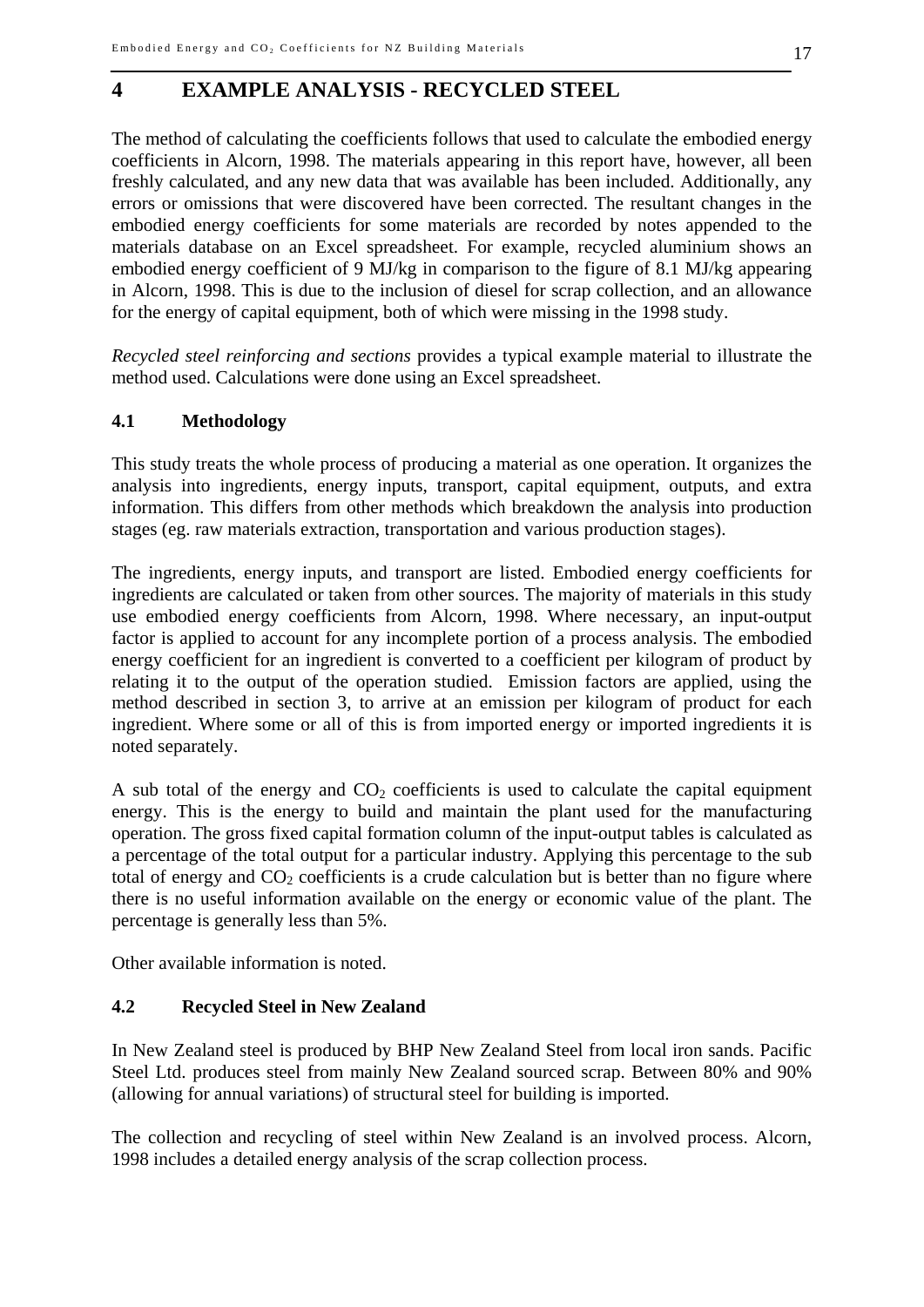In New Zealand scrap steel is collected countrywide for recycling into reinforcing bars, structural sections (angles, channels and flats) and wire rod which is subsequently remanufactured into wire products, such as nails and reinforcing mesh.

Some of the scrap is shredded by machines at Christchurch and Auckland. Larger scrap items are gas cut to a size suitable for the furnace. Balers compress the scrap ready for transporting from collection points.

#### **4.3 Ingredients**

For discussion of the recycled steel calculation, references to cells in this section (e.g. B5) refer to **4.3.1**

The embodied energy of scrap, entirely due to the collection and transporting of the scrap, comprises 80% liquid fuels (diesel and bunker fuel) and 20% electricity. The  $CO<sub>2</sub>$  emission factor (F9) used to derive the  $CO<sub>2</sub>$  emissions for the scrap component of recycled steel is the emission factor for All Petroleum Products (Table 3.3) times 0.8, plus the emission factor for Electricity (Table 3.3) times 0.2. The total  $CO<sub>2</sub>$  emissions from scrap for one kilogram of recycled steel (G9, Fig.1) is the product of the  $CO<sub>2</sub>$  emission factor (F9) and the embodied energy coefficient of recycled steel for scrap (E9).

Calculation for Silico-Manganese (SiMn), Ferro-Silicon (FeSi), Lime and Burnt Lime follow the same pattern as scrap.

A factor taken from input-output data for coal mining (Table 2.2.1) is applied to the carbon input to account for the energy of extracting the carbon for use in the process. The embodied energy coefficient for one kilogram of product from carbon is the quantity of carbon (B14), times the embodied energy coefficient for carbon (C14), times the input-output factor for extracting the coal  $(D14)$ , all divided by the output from the steel plant  $(B21)$ . This is then multiplied by the input from the steel plant to the bar mill  $(B17)$ , since the bar mill is producing the reinforcing bars and sections, and divided by the output from the bar mill (B44) and then divided by 1000 to get from units of tonnes (used in the quantities of inputs and outputs) to kilograms for the final units.

 $CO<sub>2</sub>$  emissions for the carbon ingredient are treated in the same way as for the earlier ingredients.

Oxygen is treated in the same way as carbon, except that an input-output value (D15) is used in MJ/\$ (Peet and Baines, 1995), since there was no data available on the energy to produce a cubic metre of oxygen. The value of oxygen per cubic metre is placed in the embodied energy coefficient column (C15). The rest of the calculation for oxygen is the same as that for earlier ingredients.

Water is calculated using only an input-output value, since only the dollar value of the water used was known.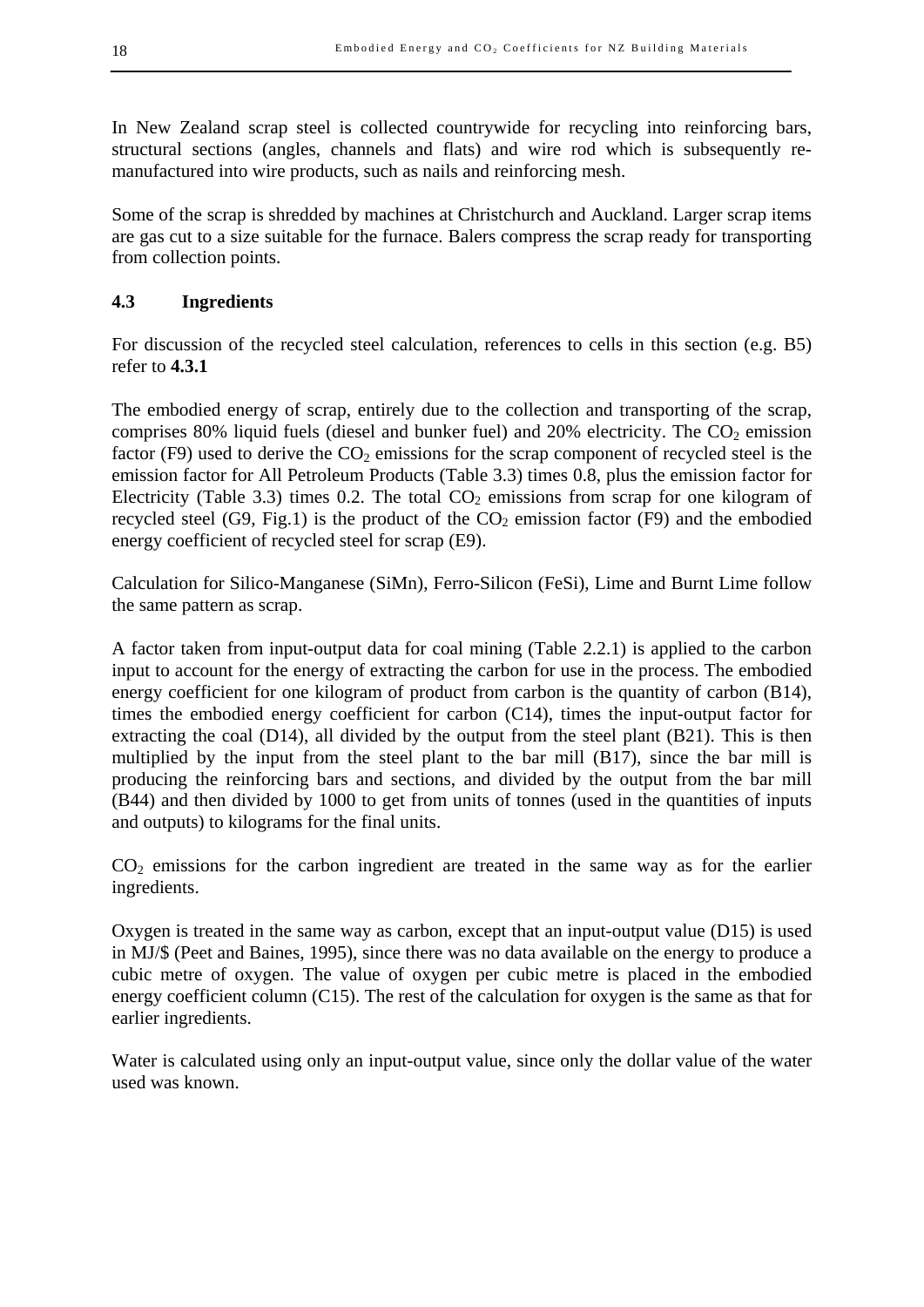|                   | Α                                         | $\sf B$             | $\mathbf C$              | D                | $\mathsf E$           | F                           | G                           | н                     | T               |
|-------------------|-------------------------------------------|---------------------|--------------------------|------------------|-----------------------|-----------------------------|-----------------------------|-----------------------|-----------------|
| 1                 | Steel, recycled, reinforcing and sections |                     |                          |                  |                       |                             |                             |                       |                 |
| $\overline{c}$    |                                           | <b>Total Energy</b> |                          |                  |                       |                             | <b>Total CO<sub>2</sub></b> | <b>Total Imported</b> |                 |
| $\mathbf{3}$      |                                           |                     | MJ/kg:                   | 8.55             |                       | g/kg:                       | 352.4                       | CO <sub>2</sub>       | 87.5            |
| $\sqrt{4}$        |                                           |                     | $MJ/m3$ :                | 67143.70         |                       | kg/m3:                      | 2766.0                      | MJ/kg:                | $1.6\,$         |
| $\sqrt{5}$        |                                           |                     | <b>EE</b> coefficient of | <b>VO</b> factor | <b>EE</b> coefficient | emission<br>CO <sub>2</sub> | CO2 <sup>emissions</sup>    | Imported              | Imported        |
| 6                 |                                           | Quantity            | ingredient               |                  | of product            | factor                      | of product                  | energy                | CO <sub>2</sub> |
| $\scriptstyle{7}$ |                                           |                     | (MJ/kg)(or other)        | (MJ/MJ)          | (MJ/kg)               | (g/MJ)                      | (g/kg)                      | (MJ/kg)               | (g/kg)          |
| 8                 | Ingredients                               |                     |                          |                  |                       |                             |                             |                       |                 |
| $\mathsf g$       | Scrap steel (t)                           | 157500              | 704                      |                  | 0.7                   | 57.7                        | 41.7                        |                       |                 |
| 10                | SiMn (t)                                  | 4200                | 42700                    |                  | 1.2                   | 56.2                        | 65.6                        | $1.2$                 | 65.6            |
| 11                | FeSi (t)                                  | 1400                | 42700                    |                  | 0.4                   | 56.2                        | 21.9                        | 0.4                   | 21.9            |
| 12                | Lime (t)                                  | 2170                | 1280                     |                  | 0.0                   | 56.2                        | $1.0\,$                     |                       |                 |
| $13\,$            | Burnt Lime (t)                            | 750                 | 7430                     |                  | 0.0                   | 73.3                        | 2.7                         |                       |                 |
| 14                | Carbon (t)                                | 1800                | 29700                    | 1.04             | 0.4                   | 90.4                        | 32.7                        |                       |                 |
| 15                | Oxygen (m3)                               | 1900000             | $\overline{1}$           | 43.71            | 0.5                   | 52.4                        | 25.5                        |                       |                 |
| 16                | Water (\$)                                | 1700                |                          | 6.27             | 0.0                   | 19.0                        | $0.0\,$                     |                       |                 |
| 17                | Billets, steel plant to bar mill (t)      | 116270              |                          |                  |                       |                             |                             |                       |                 |
| 18                |                                           |                     |                          |                  |                       |                             |                             |                       |                 |
| 19                | Output from steel plant                   |                     |                          |                  |                       |                             |                             |                       |                 |
| $20\,$            | Slag (t)                                  | 5020                |                          |                  |                       |                             |                             |                       |                 |
| $21\,$            | Billets to rod and bar mills (t)          | 170510              |                          |                  |                       |                             |                             |                       |                 |
| $22\,$            |                                           |                     |                          |                  |                       |                             |                             |                       |                 |
| $23\,$            | <b>Energy sources</b>                     |                     |                          |                  |                       |                             |                             |                       |                 |
| ${\bf 24}$        | Electricity (kWh/t)                       | 520                 | $\overline{4}$           | 1.53             | 2.9                   | 16.4                        | 48.4                        |                       |                 |
| 25                | Electricity (MJ)                          | 31000000            |                          | 1.53             | 0.5                   | 16.4                        | 7.4                         |                       |                 |
| ${\bf 26}$        |                                           |                     |                          |                  |                       |                             |                             |                       |                 |
| $27\,$            | Natural Gas (MJ)                          | 134000000           |                          | 1.13             | 1.5                   | 54.5                        | 79.1                        |                       |                 |
| 28                |                                           |                     |                          |                  |                       |                             |                             |                       |                 |
| 29                | Transport                                 |                     |                          |                  |                       |                             |                             |                       |                 |
| 30                |                                           |                     |                          |                  |                       |                             |                             |                       |                 |
| 31                | Sub Total                                 |                     |                          |                  | 8.0                   |                             | 326.1                       |                       |                 |
| 32                |                                           |                     |                          |                  |                       |                             |                             |                       |                 |
| 33                | Capital equipt. energy                    |                     |                          |                  |                       |                             |                             |                       |                 |
| 34                | Steel plant (MJ)                          | 30517200            |                          |                  | 0.2                   | 50.7                        | 10.1                        |                       |                 |
| 35                | Bar mill (MJ)                             | 33410000            |                          |                  | 0.3                   | 50.7                        | 16.2                        |                       |                 |
| $36\,$            | $\ensuremath{\mathsf{CFC}}$               |                     |                          |                  |                       |                             |                             |                       |                 |
| 37                | GFCF, as percentage                       |                     |                          |                  |                       |                             |                             |                       |                 |
| 38                |                                           |                     |                          |                  |                       |                             |                             |                       |                 |
| 39                | <b>Total</b>                              |                     |                          |                  | 8.6                   |                             | 352.4                       | $1.6$                 | 87.5            |
| 40                |                                           |                     |                          |                  |                       |                             |                             |                       |                 |
| 41                | Other Information                         |                     |                          |                  |                       |                             |                             |                       |                 |
| 42                | Prices (\$)                               |                     |                          |                  |                       |                             |                             |                       |                 |
| 43                | Annual Output, NZ (t)                     |                     |                          |                  |                       |                             |                             |                       |                 |
| 44                | Output, bar mill (t)                      | 104680              |                          |                  |                       |                             |                             |                       |                 |
| $45\,$            | % of National Output                      |                     |                          |                  |                       |                             |                             |                       |                 |
| 46                | Density of Material (kg/m3)               | 7850                |                          |                  |                       |                             |                             |                       |                 |
| $47\,$            | Other Physical Characteristics            |                     |                          |                  |                       |                             |                             |                       |                 |
| 48                | Manufacturers/Players                     |                     |                          |                  |                       |                             |                             |                       |                 |
| 49                | <b>Manufacturing Process</b>              |                     |                          |                  |                       |                             |                             |                       |                 |
| 50                | Age of Data                               | 1995                |                          |                  |                       |                             |                             |                       |                 |
| 51                | Source of Data                            | Pacific Steel       |                          |                  |                       |                             |                             |                       |                 |
| 52                | Confidentiality                           | $\mathsf{No}$       |                          |                  |                       |                             |                             |                       |                 |
| 53                | Comparative Data                          |                     |                          |                  |                       |                             |                             |                       |                 |
| 54                | Other notes                               |                     |                          |                  |                       |                             |                             |                       |                 |
|                   |                                           |                     |                          |                  |                       |                             |                             |                       |                 |

#### **4.3.1**. **Spreadsheet for Recycled Steel Reinforcing and Sections**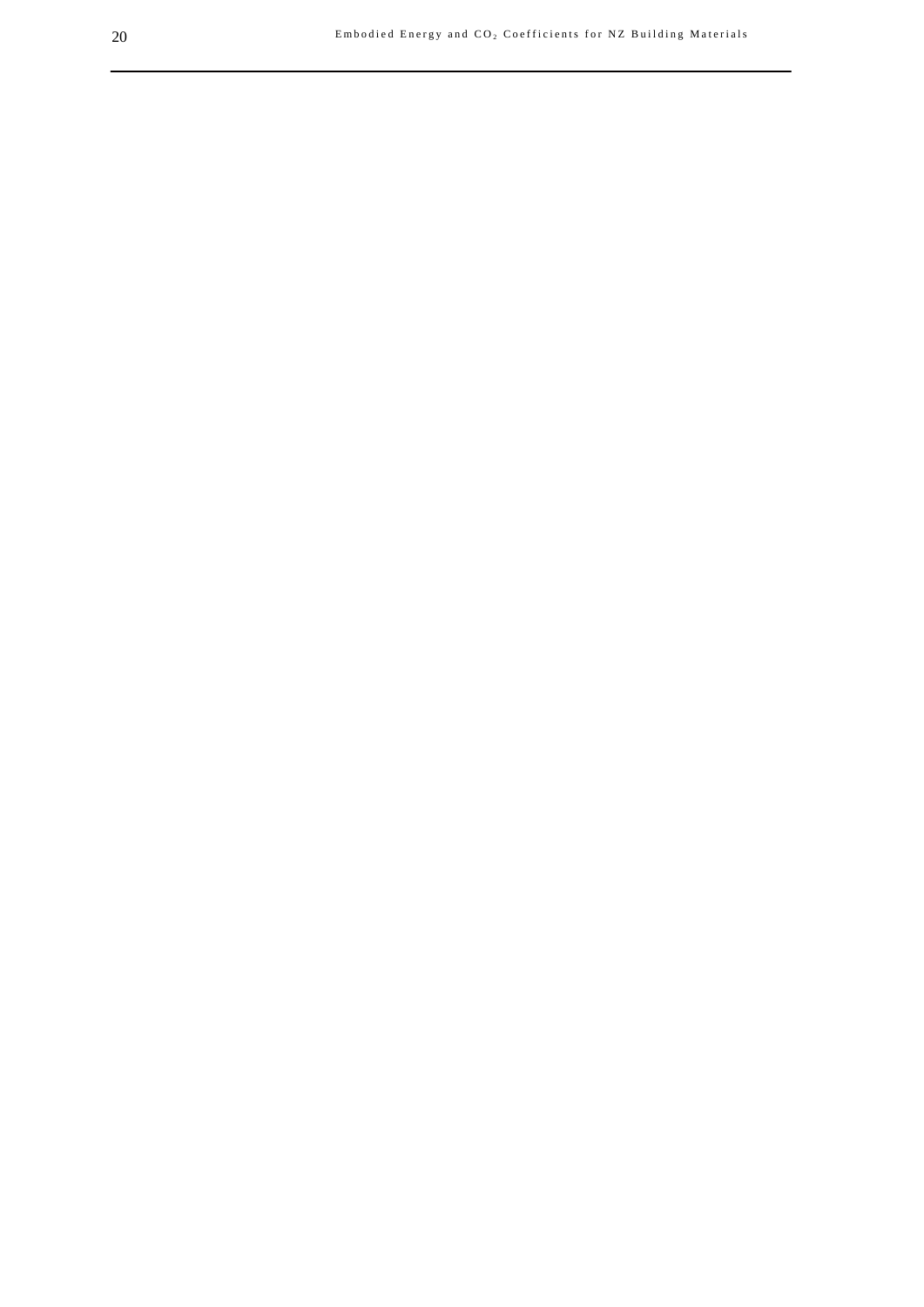#### **4.4 Energy Inputs**

For recycled steel reinforcing and sections two plants are utilized. For the initial steel plant electricity was known in kWh/t, while for the bar mill electricity was known in MJ per annum. Consequently there are two entries, with separate units, for electricity to the production of recycled steel reinforcing and sections (B24, B25). The kWh/t figure is converted into MJ (C24). Both electricity figures are multiplied by an input-output factor (D24, D25) to account for the energy of generating and distributing the electricity to the factory (Table 2.2.1).

To calculate the embodied energy coefficient per kilogram of product due to electricity (E24), the electricity to the steel plant (B24 times C24 times D24) is multiplied by the sum of the steel plant output of billets and slag (B20, B21), since, as an energy per tonne input, there is an equivalent input of electricity to produce a tonne of output, be it steel or slag. The electricity input is divided by the output of steel only from the steel plant (B21), since all the energy used needs to be attributed to the useful product. If the slag were used as a material, it would attract an embodied energy coefficient reflecting the inputs to the steel plant. The electricity input is finally divided by 1000 to translate tonnes to kilograms for the units of the final coefficient (MJ/kg).

Electricity to the bar mill is already in MJ. The rest of the procedure is the same as for the steel plant electricity calculations, except that the result is divided by the out put from the bar mill, and slag is not considered.

Natural gas is used in the bar mill. It is calculated in the same way as electricity to the bar mill.

 $T_{\text{He}}$  co<sub>2</sub> emissions due to electricity and gas (F24, F25, F27) come from Table 3.3. The CO<sub>2</sub> emissions per kilogram of product (G24, G24, G27) are a simple product of the relevant embodied energy coefficients (column E) and the  $CO<sub>2</sub>$  emission factors (column F)

#### **4.5 Transport**

For the calculation of recycled steel the energy of transport is included in the embodied energy coefficient of scrap.(C9)

#### **4.6 Capital Equipment**

For the calculation of recycled steel a MJ figure for the two plants was available from Alcorn, 1998, based on good estimates of the value of the plants in dollars.

#### **4.7 Outputs**

For recycled steel, outputs for the steel plant are recorded, with a breakdown for steel billets and slag (B20, B21). For most materials, where only one plant is used in the manufacturing process, there is only one output. The output from the bar mill (B44) is used to divide the energy of each ingredient or energy source to arrive at a MJ/kg figure.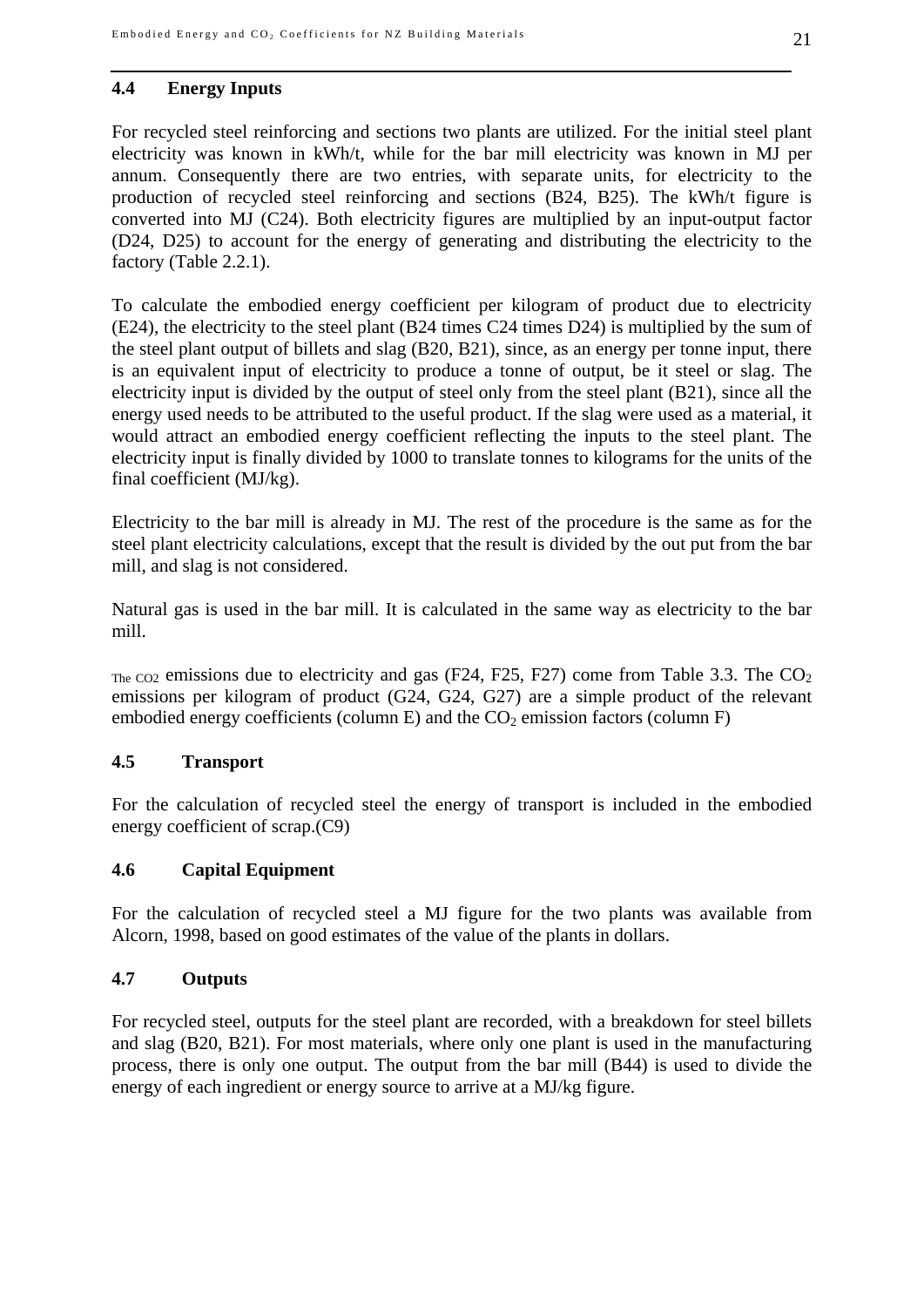#### **4.8 Totals**

Subtotals for the embodied energy coefficient and  $CO<sub>2</sub>$  emissions coefficient are used to calculate the capital equipment energy where this is a percentage figure. This is the case for most materials, but not for recycled steel.

Totals are the sum of the subtotal and capital equipment energy. The final coefficient is the total with decimal places reduced to one significant figure.

The final embodied energy coefficient is expressed in terms of MJ/kg (D3) and MJ/m<sup>3</sup> (D4). The final CO<sub>2</sub> emissions coefficient is expressed in  $g/kg$  (G3) and kg/m<sup>3</sup> (G4).

Imported energy is expressed in MJ/kg and imported  $CO<sub>2</sub>$  in g/kg.

#### **4.9 Other Information**

Other information is recorded as available. For recycled steel the output of the bar mill (B44) and density (B46) are used for calculating other figures. The age of data (B50), source of data (B46) and confidentiality status of the information for this material (B52) are recorded for reference.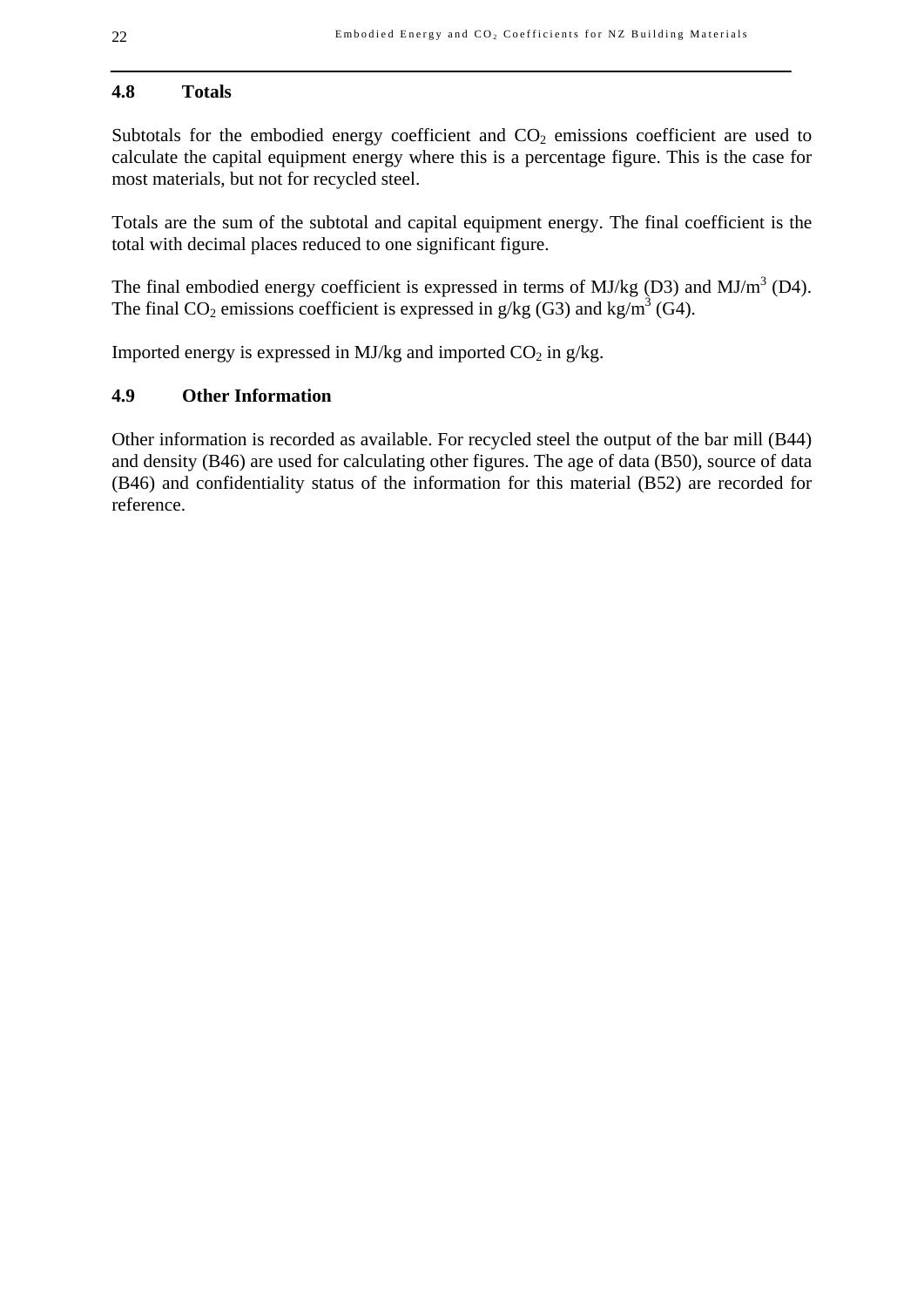#### **5 CONCLUSIONS**

Energy has been used as a de-facto measure of environmental impact, on the basis that whenever a process is undertaken, there is some consequent impact, and energy used for the process. However, some energy sources have less environmental impact than others. In particular, with the current focus on global warming and consequent climate change, it is important to know the  $CO<sub>2</sub>$  implications of each energy source, since this is globally the principal greenhouse gas.  $CO<sub>2</sub>$  emission associated with individual processes and operations may thus be regarded as a superior de-facto measure of environmental impact. Given that in developed countries the energy use associated with buildings is in the region of half the total energy usage, it is valuable to know the status of  $CO<sub>2</sub>$  emissions embodied in building materials.

This report provides, by use of a process-based hybrid analysis technique, embodied  $CO<sub>2</sub>$ coefficients for building materials that reflect the specific inputs of ingredients and energy sources and the  $CO<sub>2</sub>$  emissions associated with them. This, in association with the embodied energy coefficients, provides a basis for detailed analysis of buildings and building elements beyond the simple, and inaccurate, stand-by of converting national energy figures into  $CO<sub>2</sub>$ figures, or making inevitable but misleading assumptions about fuel types for particular materials. The embodied  $CO<sub>2</sub>$  coefficients show a different pattern from the embodied energy coefficients, with less of a gap between the highest group and the next highest, and at the other end of the scale some materials having negative values.

#### **5.1 Notable Materials**

In a comparison of materials analysed for embodied energy and embodied  $CO<sub>2</sub>$ , aluminium stands out less when considered for  $CO<sub>2</sub>$ . While aluminium in various forms (raw, extruded, painted, anodized) occupies the top four positions in both embodied energy and embodied  $CO<sub>2</sub>$ , there is a smaller gap back to the next entry, copper sheet, in the  $CO<sub>2</sub>$  index. In the energy index, there are another five materials that may be considered at the high end of the range, above 50 MJ/kg: HDPE; extruded PVC; stainless steel; copper wire and rod; and copper sheet.

In the  $CO<sub>2</sub>$  index there are eight materials, all timber products, that have negative values, representing a net absorption of  $CO<sub>2</sub>$ , which may be regarded as having low embodied  $CO<sub>2</sub>$ . At the top of the  $CO<sub>2</sub>$  index the aluminium products, apart from recycled aluminium, again stand out. In addition, another seven materials, above 2000 g  $CO<sub>2</sub>/kg$ , may be regarded as having high embodied CO<sub>2</sub>: polystyrene; HDPE; LDPE; extruded PVC; stainless steel; copper wire and rod; and copper sheet. Bitumen as a fuel also falls within this range, but is excluded, as are other fuels.

#### **5.2 Further Research**

The range of materials included in this report covers the most common and significant building materials used in New Zealand. Further research is needed to extend the materials covered to include the majority of commonly used building materials. Statistical analysis of the relative importance of each material in the wider context of New Zealand's energy usage and  $CO<sub>2</sub>$  emissions position is needed. As other data on environmental impacts becomes available from manufacturers, this needs to be collected and analysed to form a more precise perspective of the impacts of building materials in New Zealand. The impacts that need to be covered would include other greenhouse gases; resource depletion; emissions to air causing effects other than the greenhouse effect; acidification of water and soil; eutrophication of water and soil; emission of toxins to soil, water and air; waster disposal, and other sitespecific effects. Still further work is needed to adapt weighting and rating systems for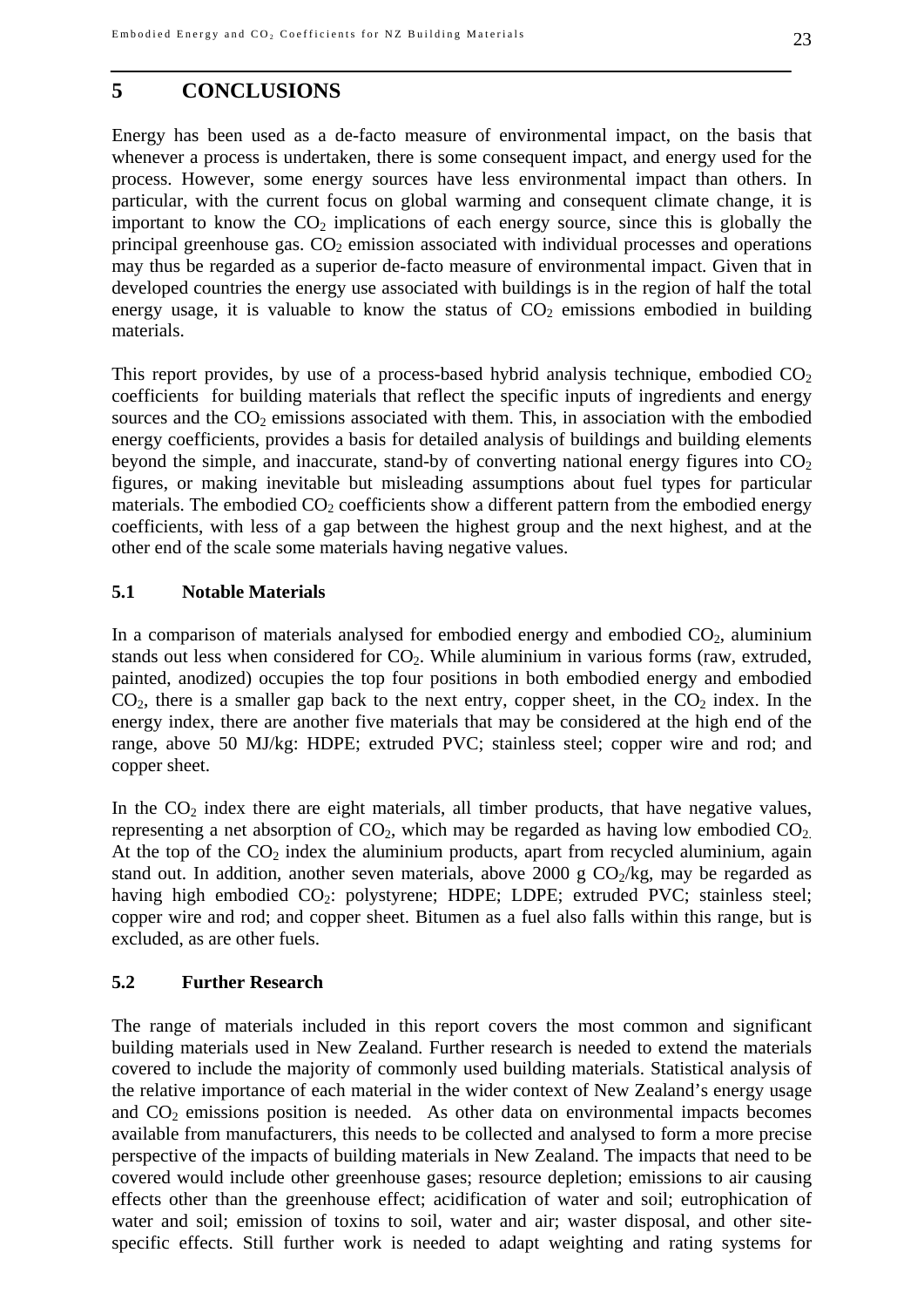comparing these effects to the New Zealand context.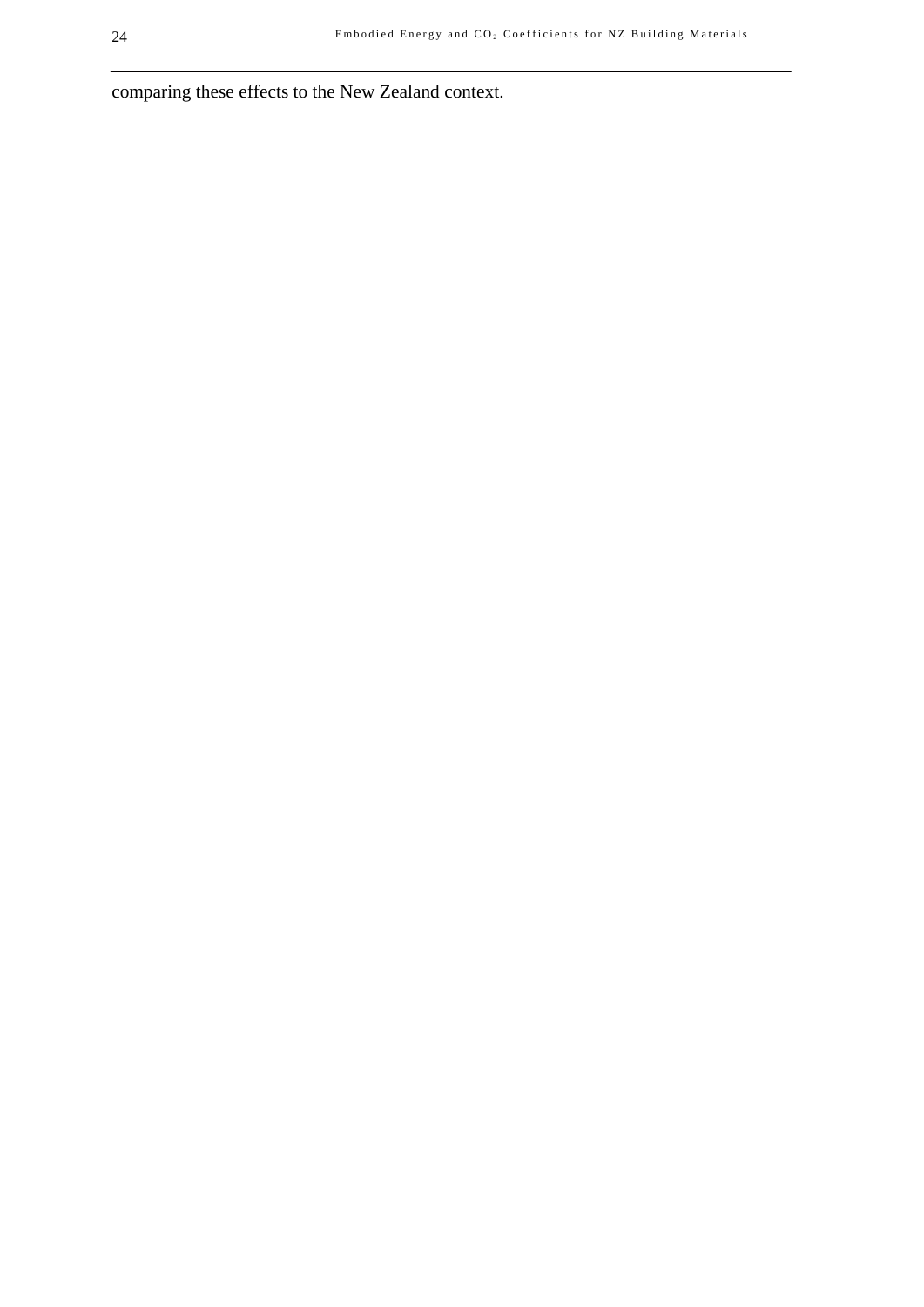#### **6 REFERENCES**

Alcorn, Andrew, *Embodied Energy Coefficients of Building Materials*, Centre for Building Performance Research, School of Architecture, Victoria University of Wellington, 1998. (3<sup>rd</sup>) Ed.)

Alcorn, J. A. and Haslam, P.J., *The Embodied Energy of a Standard House, Then and Now*, Proceedings, *Embodied Energy: the current state of play*, Seminar of the Australian Sustainable Materials Group, School of Architecture and Building, Deakin University, Geelong, 1996.

The American Institute of Architects, *Environmental Resource Guide*. The American Institute of Architects, Washington, D.C., 1994.

ASHRAE, *1989 ASHRAE Handbook Fundamentals, SI Edition*, American Society of Heating, Refrigerating and Air Conditioning Engineers, Inc., Atlanta, 1989.

Baines, J.T., *New Zealand Energy Information Handbook. Energy Data Conversion Factors, Definitions,* Taylor Baines and Associates, Christchurch, 1993.

Baines, J.T., and Peet, N.J., *1991 Input-Output Energy Analysis Coefficients*, Commissioned by the CBPR from Taylor Baines and Associates, 1995

BUWAL, *BUWAL 250 Database*, SimaPro 4 Okinventare fur Verpackungen

BUWAL, *BUWAL 132 Database, SimaPro 4, Oekobilanz von Packstoffen*, Schriftenreihe Umwelt 250, 1990.

Coal Research Association of New Zealand, *Coal Research Analysis Update 1991*, Coal Research Association of New Zealand (Inc.), Lower Hutt, 1991

Collins, Chris, *Transport Energy Management Policies: Potential in New Zealand*. Energy Efficiency and Conservation Authority, Wellington, 1993.

Dang, Hien D. T., *New Zealand Energy Data File*, Ministry of Economic Development, Wellington, January 2001.

Gifford, J.S., Hooper, R.J., Horgan, G.P. and Jamieson, F., *Energy Use in the New Zealand Forest Processing Industry*, New Zealand Forest Research Institute Limited, Rotorua, 1997.

Hansen Products, NZ Ltd., *PVC and the Environment*, Hansen Products NZ Ltd., 1996

IDEMAT, IDEMAT 96 Database, SimaPro 4, 1996.

I.F.I.A.S., *Workshop on Energy Analysis and Economics*. Workshop Report 9, International Federation of Institutes for Advanced Study, Stockholm, 1975.

Jaques, Roman, *Environmental Impacts Associated with New Zealand Concrete Manufacture*, Building Research Association of New Zealand, Porirua, 2001.

Jaques, Roman, *Study Report No. 68 (1998)*, *Environmental Impacts Associated with New Zealand Cement Manufacture*, Building Research Association of New Zealand, Porirua, 1998.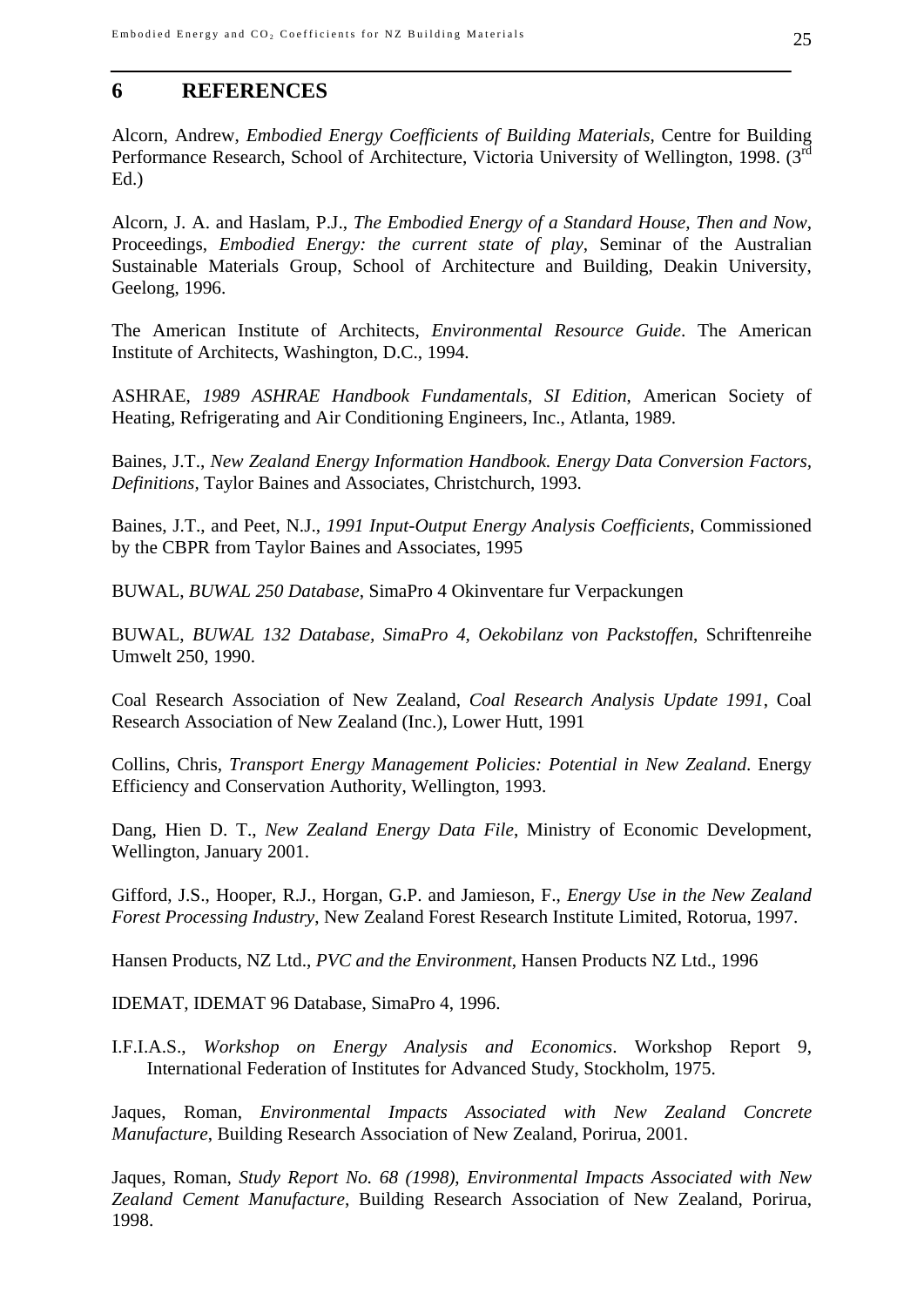Lawson, Bill, *Building Materials Energy and the Environment. Towards Ecologically Sustainable Development* The Royal Australian Institute of Architects, Red Hill, Australia, 1996.

Loos, B, *De produktie van glas, glasvezel en glaswol, RIVM,* SPIN Glass, SimaPro 4, 1992.

McLaren, P. *Personal communication*. Forest Research, Rotorua, 2001.

Ministry of Economic Development*, New Zealand Energy Greenhouse Gas Emissions 1990- 1999*, Ministry of Economic Development, Wellington, June 2000.

PWMI, *Ecoprofiles of the European Plastics Industry, Report 2,* Olefin Feedstock Resources, 1993.

Statistics New Zealand, *Inter-Industry Transaction Study at the 80 Industry Level for 1991*, Statistics New Zealand, Wellington, 1995.

Van den Bergh en Jurgens, *Van den Bergh en Jurgens Database,* SimaPro 4, 1990.

Whitney, R.S. and Hennessy, W.W., *The Greenhouse Effect. Contribution from New Zealand Coal and Lignite*, Coal Research Association of New Zealand (Inc) Lower Hutt, 1990.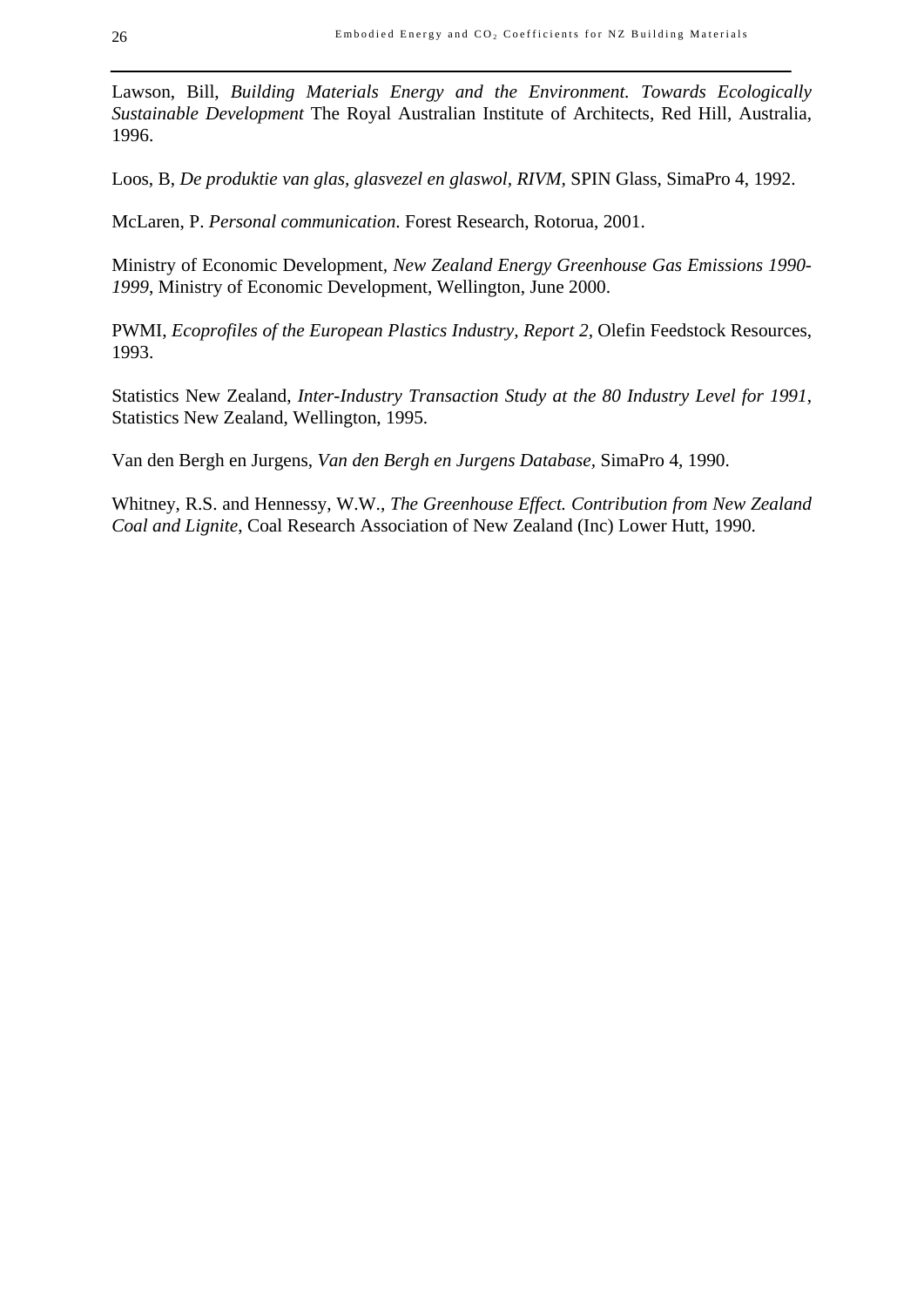## **APPENDIX**

## **Embodied Energy and CO**2 **Coefficients of New Zealand Building Materials**

| <b>Material</b>          | MJ /kg<br>kgkgkg | MJ/m <sup>3</sup> | $g$ CO $\frac{7}{2}$ kg | /m3<br>kg CO <sub>2</sub> |       | Imported                |
|--------------------------|------------------|-------------------|-------------------------|---------------------------|-------|-------------------------|
|                          |                  |                   |                         |                           | MJ/kg | /kg<br>gCO <sub>2</sub> |
|                          |                  |                   |                         |                           |       |                         |
| Aggregate, general       | 0.04             | 65                | 2.3                     | 3.5                       |       |                         |
| river                    | 0.03             | 46.7              | 1.6                     | 2.4                       |       |                         |
| virgin rock              | 0.06             | 83.3              | 3.1                     | 4.6                       |       |                         |
| Aluminium, virgin        | 192              | 517185            | 8000                    | 21600                     | 57.9  | 4294                    |
| extruded                 | 202              | 544685            | 8354                    | 22555                     | 57.9  | 4294                    |
| extruded, anodized       | 226              | 611224            | 9359                    | 25270                     | 57.9  | 4294                    |
| extruded, powder coat    | 218              | 587940            | 9205                    | 24855                     | 57.9  | 4294                    |
| Aluminium, recycled      | 9                | 24397             | 622                     | 1679                      |       |                         |
| extruded                 | 14.6             | 39318             | 721                     | 1946                      |       |                         |
| extruded, anodized       | 23.8             | 64340             | 887                     | 2393                      |       |                         |
| extruded, powder coat    | 15.2             | 40928             | 731                     | 1975                      |       |                         |
| Asphalt (paving)         | 0.2              | 335               | 14.6                    | 22.8                      |       |                         |
| Bitumen (feedstock)      | 2.4              | 2475              | 171                     | 176                       |       |                         |
| Bitumen (fuel)           | 44.3             | 45632             | 3020                    | 3111                      |       |                         |
| Cellulose pulp           | 19.6             | 1057              | 612                     | 33                        |       |                         |
| Cement, average          | 6.2              | 12005             | 994                     | 1939                      | 0.2   | 14.5                    |
| dry                      | 5.8              | 11393             | 967                     | 1885                      | 0.2   | 10.9                    |
| wet                      | 6.5              | 12594             | 1021                    | 1990                      | 0.3   | 17.9                    |
| Cement fibre board       | 9.4              | 13286             | 629                     | 894                       |       |                         |
| Ceramic brick, new tech. | 2.7              | 5310              | 138                     | 271                       |       |                         |
| brick, old tech, av.     | 6.7              | 13188             | 518                     | 1021                      |       |                         |
| brick, old tech, coal    | 7.6              | 14885             | 684                     | 1348                      |       |                         |
| brick, old tech, gas     | 5.8              | 11491             | 353                     | 695                       |       |                         |
| Clay, unfired            | 0.07             | 69                | 4.7                     | 4.7                       |       |                         |
| Concrete, block, 200     | 0.9              | 12.5/unit         | 106                     | $1.6$ /unit               |       |                         |
| block fill               | 1.2              | 2546              | 156                     | 345                       |       |                         |
| block fill, pump mix     | $1.2\,$          | 2732              | 163                     | 375                       |       |                         |
| precast double T         | 1.9              | 4546              | 214                     | 526                       |       |                         |
| grout                    | 1.5              | 3496              | 209                     | 496                       |       |                         |
| 17.5 MPa                 | 0.9              | 2019              | 114                     | 268                       |       |                         |
| 30 MPa                   | $1.2\,$          | 2762              | 159                     | 376                       |       |                         |
| 40 MPa                   | 1.4              | 3282              | 189                     | 452                       |       |                         |
| Copper, virgin, sheet    | 97.6             | 872924            | 7738                    | 69173                     | 97.6  | 7738                    |
| virgin, rod, wire        | 92.5             | 827316            | 7477                    | 66844                     | 92.5  | 7477                    |
| recycled, tube           | $2.4\,$          | 21217             | 112                     | 1002                      |       |                         |
|                          |                  |                   |                         |                           |       |                         |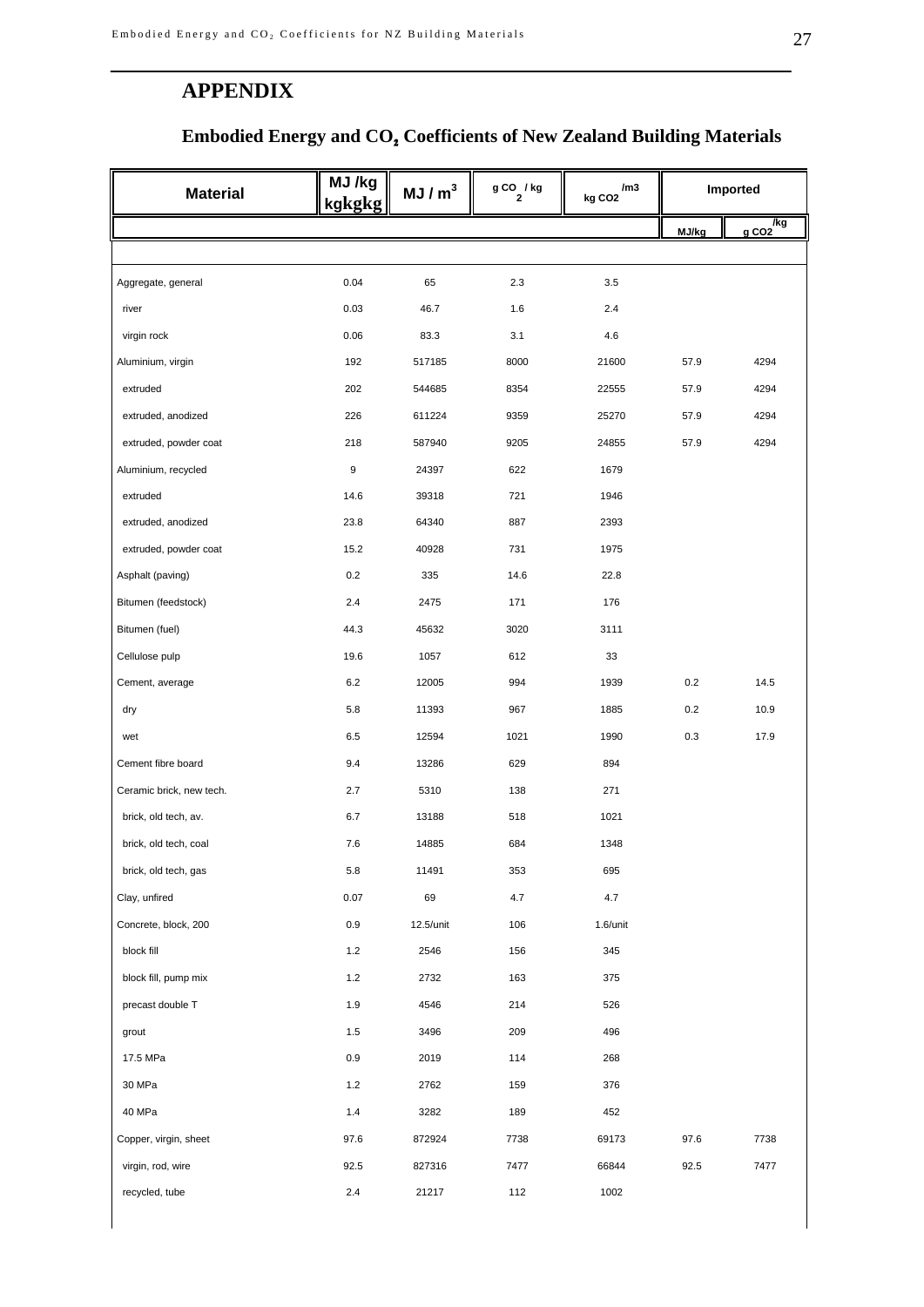| <b>Material</b>                          | MJ /kg kg | MJ/m3  | / kg<br>g CO <sub>2</sub> | /m3<br>kg CO <sub>2</sub> | Imported          |                                                                |
|------------------------------------------|-----------|--------|---------------------------|---------------------------|-------------------|----------------------------------------------------------------|
|                                          |           |        |                           |                           | MJ/kg             | $\underbrace{\overbrace{\mathbf{g} \text{ CO2}}^{\text{/kg}}}$ |
|                                          |           |        |                           |                           |                   |                                                                |
| Glass, float/tint                        | 15.9      | 40039  | 1735                      | 4372                      | 12.7              | 1500                                                           |
| laminated                                | 16.3      | 41112  | 1743                      | 4391                      | 12.7              | 1500                                                           |
| toughened                                | 26.4      | 66605  | 1918                      | 4834                      | 12.7              | 1500                                                           |
| Gypsum plaster                           | 3.6       | 8388   | 218                       | 501                       | 3.6               | 218                                                            |
| plaster board                            | 7.4       | 7080   | 421                       | 404                       | 3.6               | 218                                                            |
| HDPE                                     | 51        | 48166  | 3447                      | 3257                      | 45.6              | 3440                                                           |
| Insulation, cellulose                    | 4.3       | 146    | 140                       | 4.7                       |                   |                                                                |
| fibreglass                               | 32.1      | 1026   | 770                       | 24.6                      |                   |                                                                |
| polystyrene, expanded                    | 58.4      | 1401   | 2495                      | 59.9                      | 52.9              | 2495                                                           |
| LDPE                                     | 51        | 45872  | 3540                      | 3186                      | 37.7              | 3533                                                           |
| <b>MDF</b>                               | 11.9      | 8213   | $-568$                    | $-392$                    | 0.6               | 42.1                                                           |
| Polystyrene, expanded                    | 58.4      | 1401   | 2495                      | 59.9                      | 52.9              | 2495                                                           |
| extruded                                 | 58.4      | 1868   | 2495                      | 79.8                      | 52.9              | 2495                                                           |
| PVC, extruded                            | 60.9      | 80944  | 4349                      | 5784                      | 60.9              | 4349                                                           |
| Sand                                     | 0.1       | 232    | 6.9                       | 15.9                      |                   |                                                                |
| Steel, virgin, structural                | 31.3      | 245757 | 1242                      | 9749                      | 30                | 1148                                                           |
| recycled, reinf, sections                | 8.6       | 67144  | 352                       | 2766                      | 1.6               | 87.5                                                           |
| recycled, wire                           | 12.3      | 96544  | 526                       | 4129                      | 1.5               | 82.9                                                           |
| stainless                                | 74.8      | 613535 | 5457                      | 44747                     | 68.3              | 5105                                                           |
|                                          |           |        |                           |                           | MJ/m <sup>3</sup> | g CO <sub>2</sub> /m <sup>3</sup>                              |
| Timber, pine, r. sawn, air d rough-sawn, | 2.8       | 1179   | $-1665$                   | $-699$                    | 0.6               | 43.5                                                           |
| pine, air dri, rough, treat              | 3         | 1252   | $-1657$                   | $-696$                    | 62.5              | 3288                                                           |
| pine, air dried, dressed                 | 3         | 1273   | $-1662$                   | $-698$                    | 0.6               | 43.5                                                           |
| pine, gas dried, dressed                 | 9.5       | 3998   | $-1349$                   | -567                      | 0.6               | 43.5                                                           |
| pine, bio dried, dressed                 | 4.1       | 1732   | $-1644$                   | $-690$                    | 0.6               | 43.5                                                           |
| pine, gas dried, dressed                 | 9.7       | 4060   | $-1342$                   | -564                      | 62.5              | 3288                                                           |
| glulam                                   | 13.6      | 5727   | $-1141$                   | $-479$                    | 954.6             | 50042                                                          |
|                                          |           |        |                           |                           |                   |                                                                |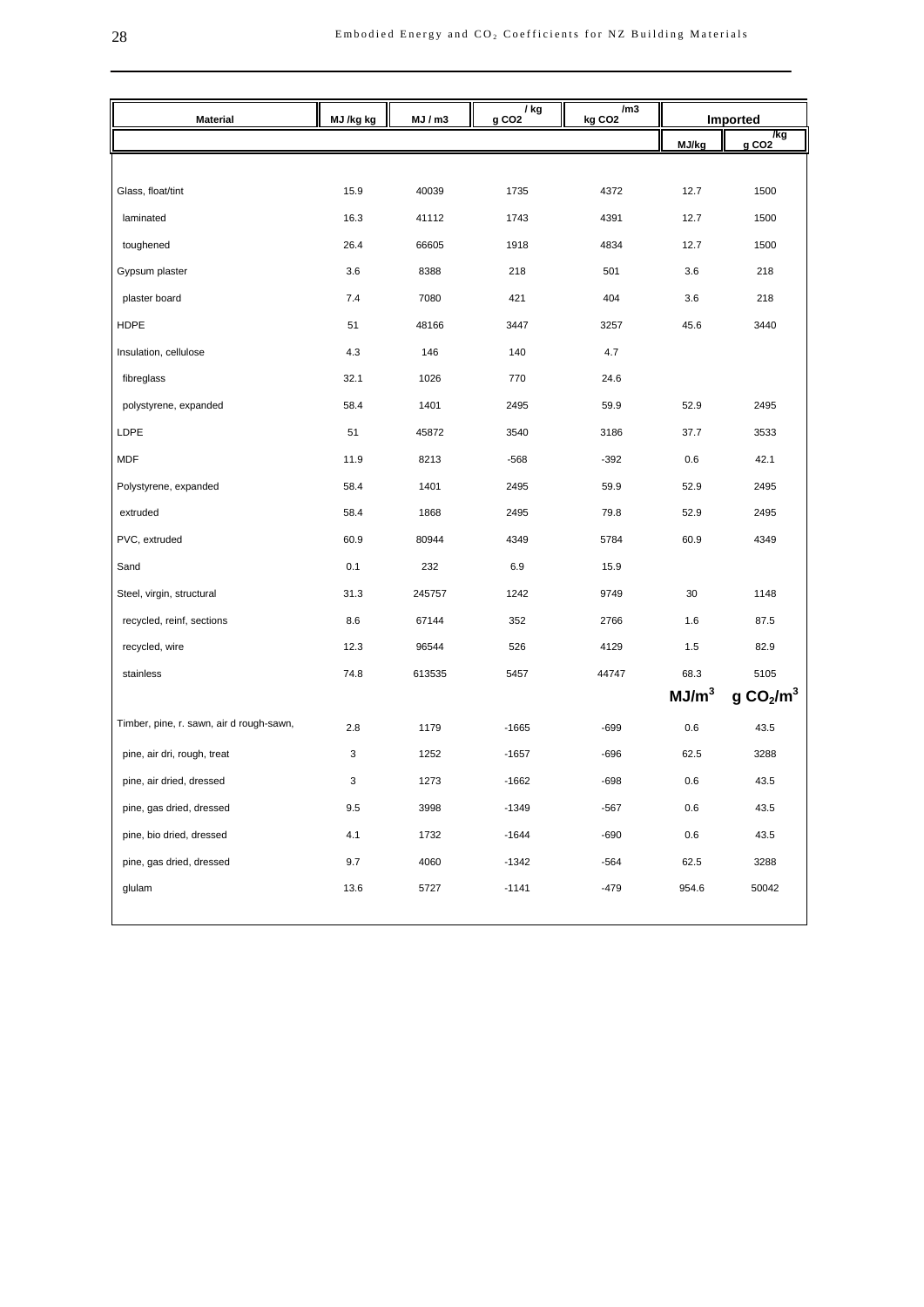#### **DISCLAIMER**

**The best efforts of the author and publisher have been applied to the preparation of this report, however, neither author nor publisher make any warranty of any kind, expressed or implied, with regard to the information contained in this report. No warranty is made as to the accuracy, completeness or usefulness for any particular purpose of the information. No liability is accepted for any loss or damage, however caused, arising from reliance on or use of any information or arising from the absence of information or any particular information in this report.**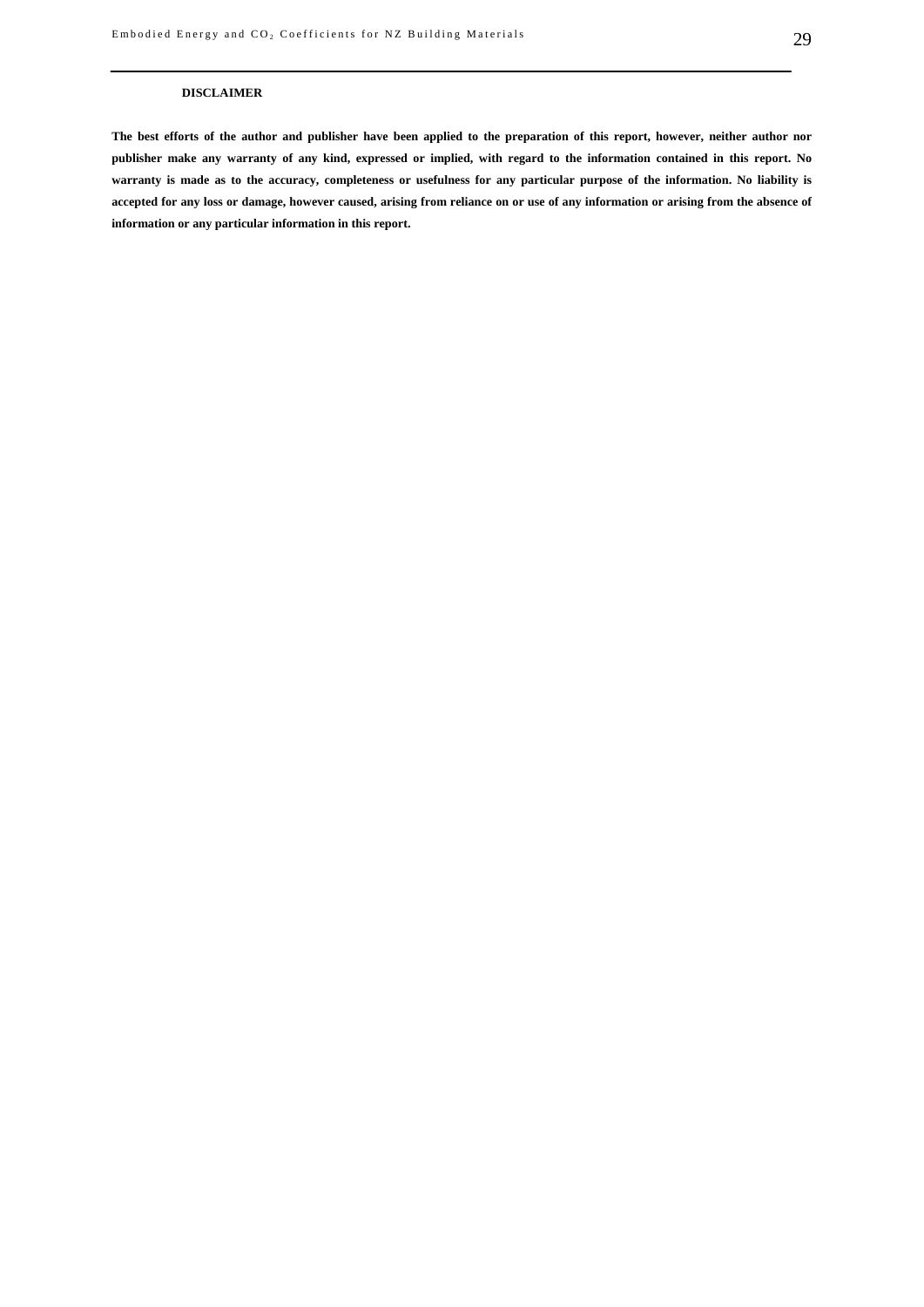Victoria University of Wellington Document Register

| School of Architecture                                                                                                                                                    |                                                     |
|---------------------------------------------------------------------------------------------------------------------------------------------------------------------------|-----------------------------------------------------|
| <b>LOGO OR ACRONYM</b>                                                                                                                                                    | <b>RECIPIENT'S REF/CODE</b>                         |
|                                                                                                                                                                           | 85092                                               |
| CBPR Centre for Building Performance Research                                                                                                                             |                                                     |
| (CBPR Report Series)                                                                                                                                                      |                                                     |
|                                                                                                                                                                           | <b>AUTHOR'S REF/CODE</b>                            |
|                                                                                                                                                                           | R452                                                |
| <b>TITLE</b>                                                                                                                                                              | <b>SPONSOR'S REF/CODE</b>                           |
| Coefficients for New Zealand Building Materials<br>Embodied Energy and CO <sub>2</sub>                                                                                    | 85092                                               |
| <b>SERIES TITLE</b>                                                                                                                                                       |                                                     |
| Centre for Building Performance Research Report                                                                                                                           |                                                     |
|                                                                                                                                                                           | <b>REPORT DATE</b>                                  |
|                                                                                                                                                                           | March 2003                                          |
|                                                                                                                                                                           |                                                     |
| <b>AUTHOR</b>                                                                                                                                                             | <b>ISSN/ISBN NUMBER</b>                             |
| Andrew Alcorn                                                                                                                                                             |                                                     |
|                                                                                                                                                                           | ISSN 1172-563X                                      |
|                                                                                                                                                                           | ISBN 0-475-11099-4                                  |
| <b>AUTHOR ORGANISATION</b>                                                                                                                                                | <b>DISTRIBUTION</b>                                 |
| Centre for Building Performance Research,                                                                                                                                 | CBPR; Sponsor                                       |
| Victoria University of Wellington,                                                                                                                                        |                                                     |
| P.O. Box 600, Wellington, New Zealand                                                                                                                                     |                                                     |
| SPONSORING ORGANISATION                                                                                                                                                   | -report available from:                             |
| Building Research Association of New Zealand,                                                                                                                             |                                                     |
| Moonshine Rd, Judgeford,                                                                                                                                                  | CBPR; Sponsor organisation                          |
| Wellington.                                                                                                                                                               |                                                     |
|                                                                                                                                                                           |                                                     |
| <b>KEYWORDS</b>                                                                                                                                                           | <b>ENQUIRES/COMMENT TO:</b>                         |
| CO ; embodied CO ; embodied energy; CO emissions; energy analysis; CO analysis; embodied carbon; 2 2                                                                      | Director, Centre for Building Performance Research, |
| building materials; NZ building; environmental impact; building energy; building CO                                                                                       | Victoria University of Wellington,                  |
|                                                                                                                                                                           | P.O. Box 600, Wellington, N.Z.                      |
|                                                                                                                                                                           | PAGES: 27                                           |
|                                                                                                                                                                           |                                                     |
| <b>ABSTRACT</b>                                                                                                                                                           |                                                     |
| In 1995 and 1998 the Centre for Building Performance Research (CBPR) conducted research on the embodied energy coefficients of building materials in New Zealand. Reports |                                                     |

containing tables of the coefficients were published in 1995, 1996 and 1998. (Alcorn, 1998) This report details the methods used to take data from those embodied energy coefficients and to apply CO emission factors to them to derive embodied CO coefficients for New Zealand building materials. The conventions used and departed from are<br>
2 listed. Tables are included for: input-output factors for energy sources; transport mode intensities; CO emission factors for some NZSIC industries; CO emission factors for  $\frac{2}{2}$ energy sources; and an appendix of embodied energy and CO emission coefficients.<br>  $\frac{2}{2}$ 

Tables & References provided.

November 2001 REPRODUCTION OF COMPLETED PAGE IS AUTHORISED